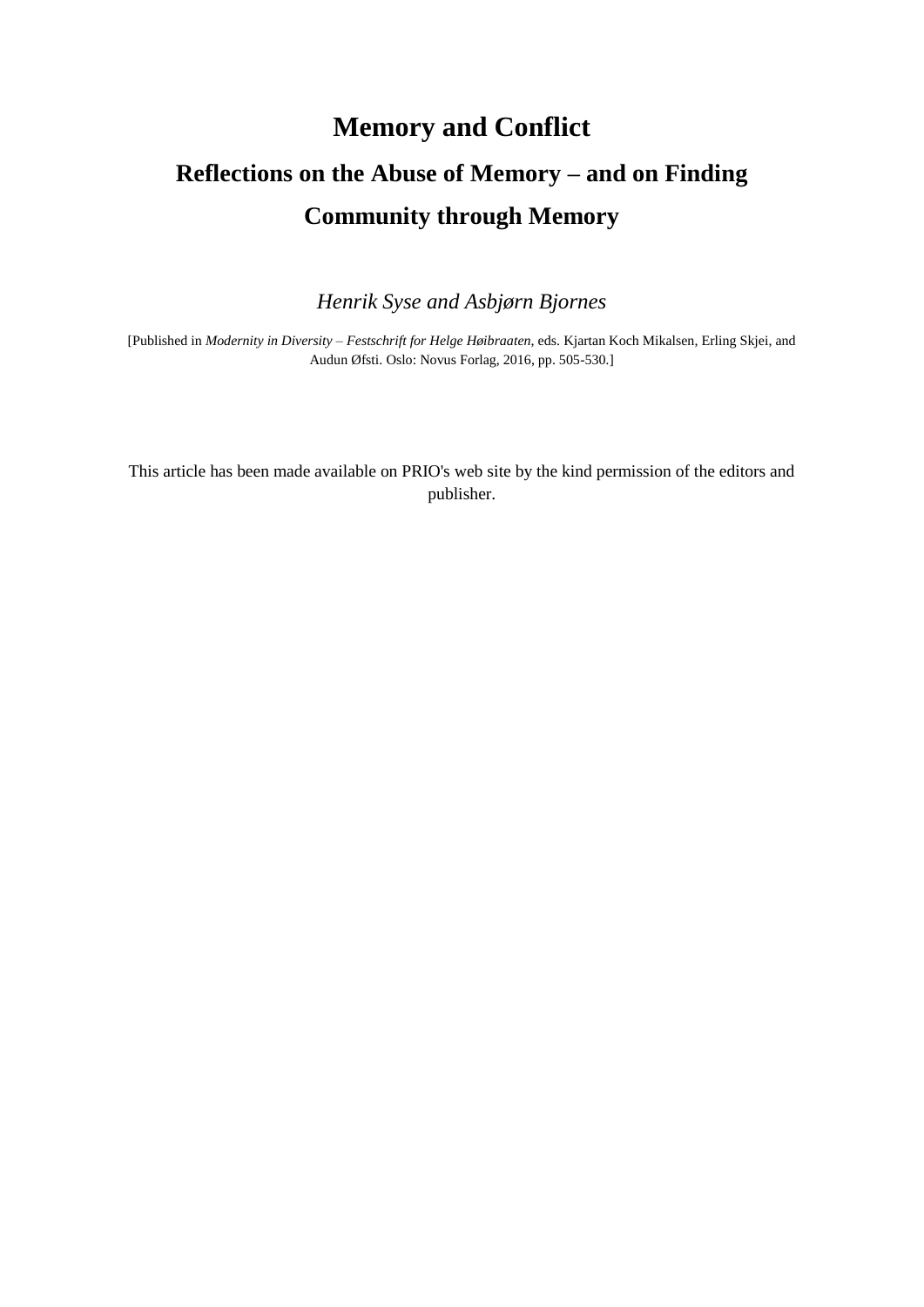# Memory and Conflict

# Reflections on the Abuse of Memory – and on Finding Community through Memory<sup>1</sup>

#### *Henrik Syse and Asbjörn Bjornes*

Helge Høibraaten is a remarkable scholar within philosophy and the history of ideas. One of the authors of the present article knows this first-hand, having received immense help and encouragement from Helge in finishing his doctoral dissertation many years ago on the development of naturallaw ethics from the Middle Ages and into modernity. Admittedly, "immense" is a grand term, but it is fitting, given the way in which Helge masters and understands the ideas marking the turn from classical and medieval to modern thought better than most other scholars.

Our aim in this article is to analyse and discuss an idea within medieval Christian thought in a way that we believe is most apposite in a book honouring Helge. By linking basic questions from ethics and anthropology with the challenges of human conflict and togetherness, we hope also to throw light on a question of great concern to virtually all human beings regardless of religious affiliation, namely, the use and abuse of memory.

<sup>&</sup>lt;sup>1</sup> A previous and shorter version of this argument was presented at the American Political Science Association Annual Meeting in 2002, and then left unfinished. Thanks to our fellow panel members in Boston, and especially to our discussant Dr. Lee Trepanier, as well as to an anonymous referee for this volume, for useful comments. Thanks are also due to Nadim Khoury for important and generous advice, and to the research programme NECORE ("Negotiating Values: Collective Identities and Resilience after 22/7"), funded by the Research Council of Norway, for allowing Henrik Syse to conduct this research on memory and conflict.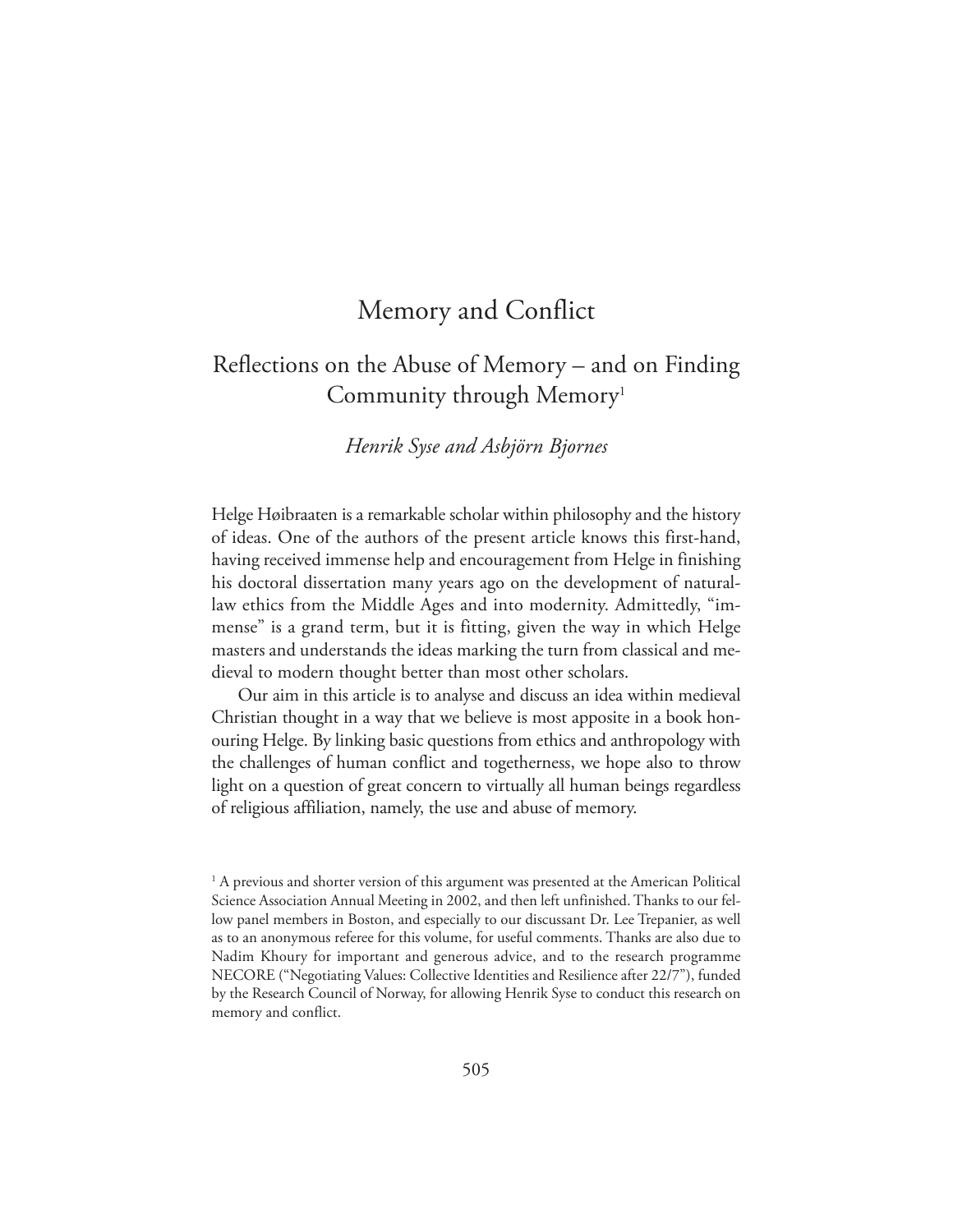It is a trademark of violent conflict that previous injustices are used to legitimize one's present cause, however noble or ignoble. At times these injustices are real and widely acknowledged; equally often they represent contested interpretations of past events, tailored to suit one's political needs. The wars in the Balkans during the 1990s offer some of the most widely quoted examples of perceived past injustices used to create resentment towards others. Famous – but certainly not atypical – is the Slobodan Milosevic government's framing and re-telling of the battle at Kosovo Polje in 1389, used to great effect to point to injustices needing to be avenged (see, for instance, Vetlesen 2000; Mikula 2002; Glenny 2012; US Army Command and General Staff College 2014).

The following remarks do not aim to recount such uses of history, which has been amply done elsewhere – indeed, examples can be found every day in news reports from conflict zones. This article takes it for granted that memory *has* indeed been customarily exploited in order to legitimize the use of force against others, and continues to be so. There is nothing new in this. Battle orators in the Middle Ages, for example, were no strangers to colourful depictions of past enemy transgressions. But the combination of memory and modern ideology, as seen in the Nazi movement's evocation of Aryan legends and Norse myths, mixed with nationalism and sometimes overt racism as well as modern means of mass communication, arguably makes for an especially lethal mix. An almost absurd concoction of such uses of history and myth, with devastating and tragic consequences, came to light in the Norwegian terrorist Anders Behring Breivik's "Manifesto" of 2011. The ideas of the manifesto laid the groundwork for his killing of 77 people, most of them youngsters, in Oslo and at Utöya in Norway on July 22, 2011<sup>2</sup> , in "defence" of European civilisation and identity.

It is our claim that such uses of history and memory stand in stark contrast to an important strand within the Christian tradition, which emphasizes the use of memory as a path towards reconciling and uniting human beings

<sup>&</sup>lt;sup>2</sup> See "2083 – A European Declaration of Independence", available at https://publicintelligence.net/anders-behring-breiviks-complete-manifesto-2083-a-european-declaration-ofindependence/.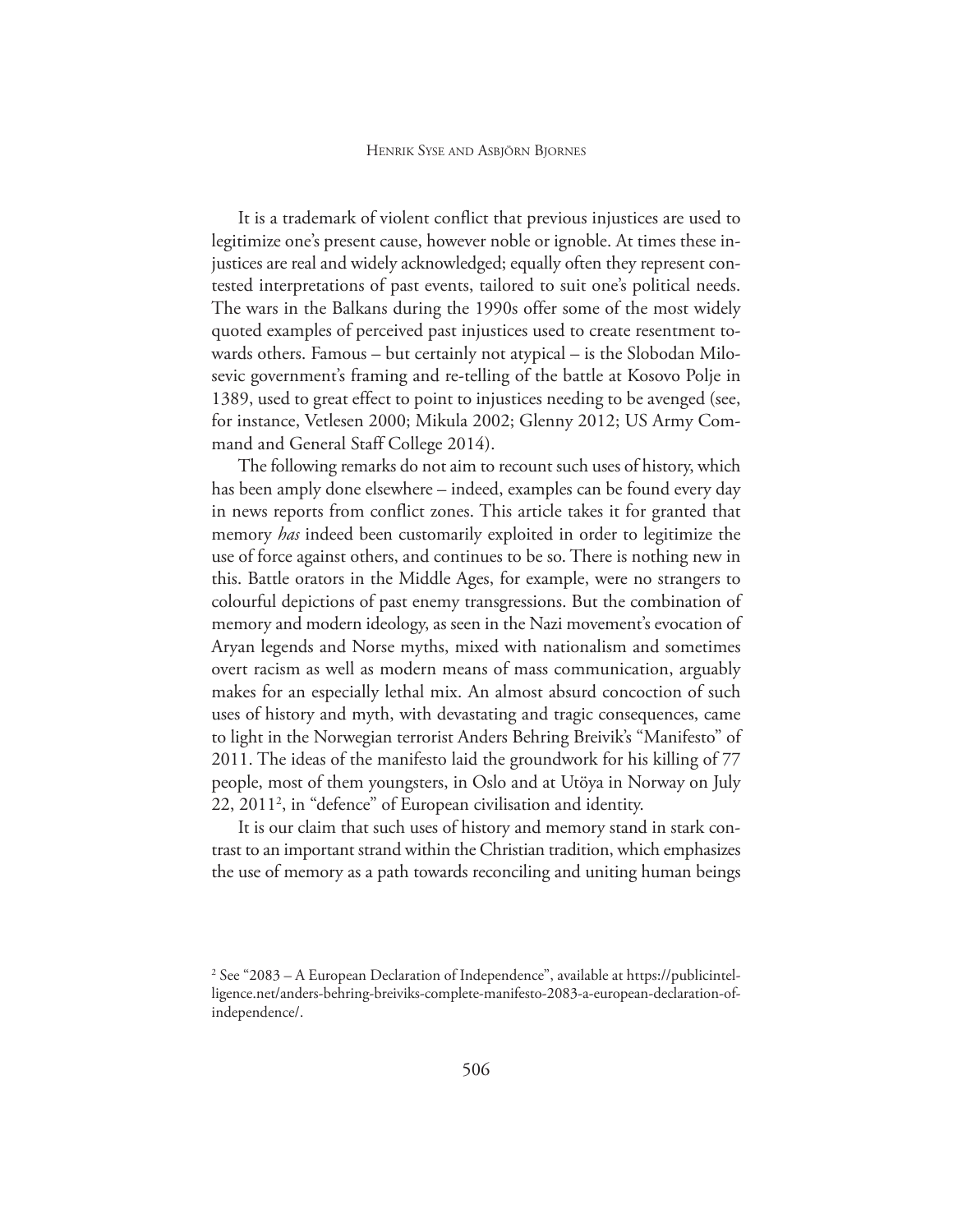#### MEMORY AND CONFLICT

before our common ground of being.<sup>3</sup> In three authors famous for depicting the use of memory, Augustine, Dante, and Petrarch, we find examples of such *anamnetic* exercises,<sup>4</sup> digging into one's personal memory, while essentially searching for a reality common – and in theory open – to all human beings. There is an interesting continuity between these older meditations on memory and the work on memory of two contemporary philosophers, Paul Ricoeur and Eric Voegelin.<sup>5</sup> This article will attempt to sketch aspects of the anamnetic process as portrayed by Augustine, Dante, and Petrarch, using a challenge we find in Ricoeur as our starting point, and ending with a parallel conceptualization we find in Voegelin's meditations on memory. The aim is to offer an account of memory that is constructive, unifying, and a real alternative to the conflict-engendering use of (more or less manipulated) memories so amply found before, during, and in the aftermath of armed conflict.

Admittedly, we cannot here analyse in any real depth the thought of Ricoeur and Voegelin. Rather than going into detail on their understanding of memory and history, we let observations from them frame our argument, through important suggestions found in their work. We do believe, however, that the perspectives we glean from their works are indeed representative of the general thrust of their thought, and that they stand – and not just coincidentally so – in continuity with the Christian tradition we draw on in the main body of the article.

### The abuse of memory: Ricoeur's challenge

Paul Ricoeur (2004, ch. 2; see also Reagan 2005) trenchantly analyses the many potential abuses of memory that can be perpetrated, not least when

<sup>&</sup>lt;sup>3</sup> By "ground of being" we mean a transcendent or divine grounding of existence situated outside of the particularity of each individual.

<sup>4</sup> *Anamnesis* is the Greek word for recollection or reminiscence.

<sup>5</sup> For a discussion of differences between Ricoeur's and Voegelin's approaches, which we choose not to explore here, see the interesting discussion in Petrakis (2006).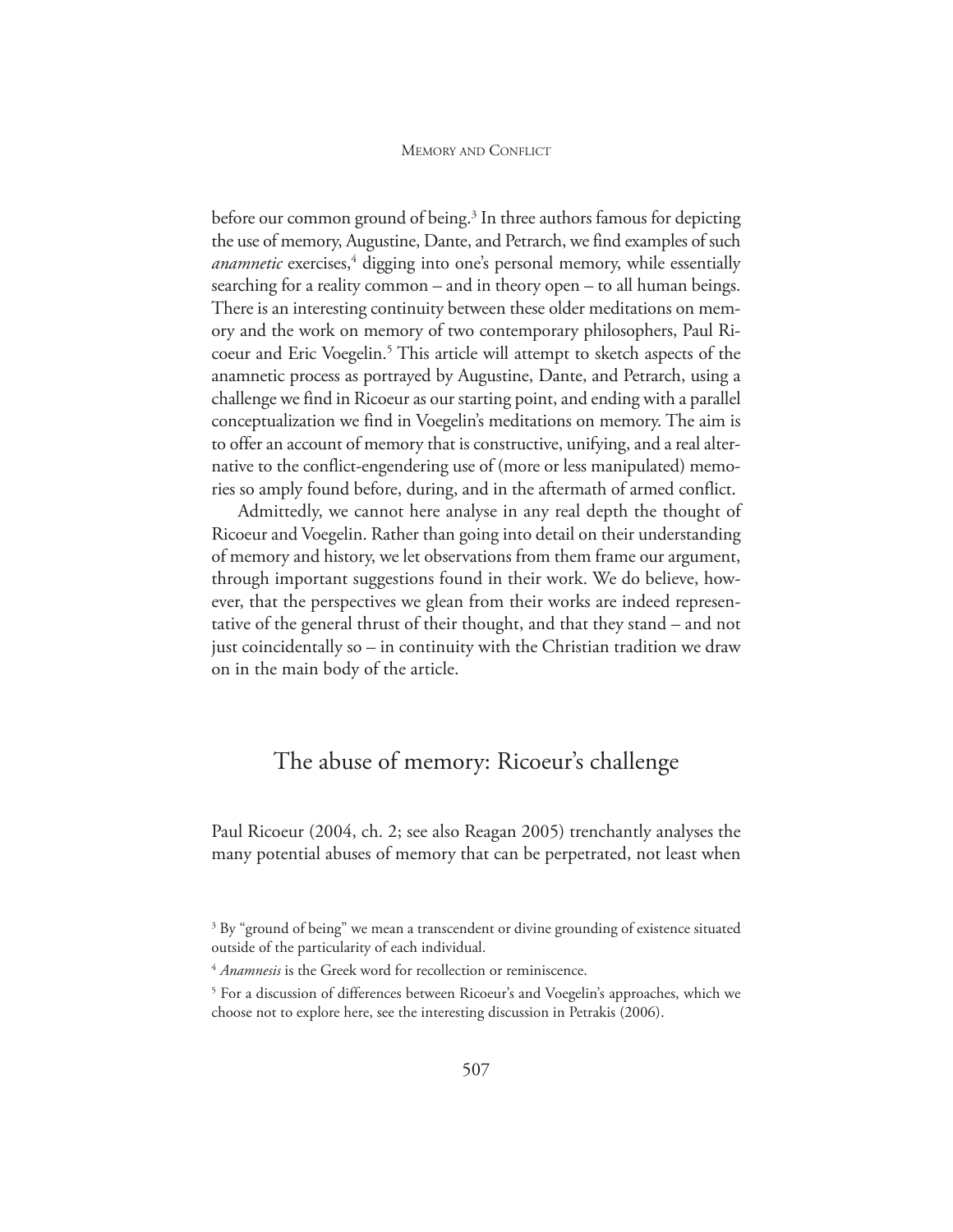memories are manipulated by ideology. He divides the broader field of abused memory into the categories of blocked, manipulated, and abusively controlled memory (Ricoeur 2004, 68ff.). The first corresponds to more or less pathological responses to extreme situations, primarily on the individual level (such as reactions to the loss of something deeply cherished), while the latter two represent memory being consciously controlled by persons or institutions of power, with the aim of eliciting specific actions or reactions. All have in common attempts at utilizing and tailoring real or perceived past events to serve ideological needs in the present.

Ricoeur's analysis issues in a practical, ethico-political challenge, which can be paraphrased as follows: Memory consists in *not forgetting*, in a quest to allow certain events to form part of one's history. The boundary between good use and abuse of memory is to a large extent determined by the choice of which events – or sometimes, which distorted representations of events, or even imagined events – we allow to constitute history. We are not dealing primarily with unconscious processes here, according to Ricoeur, but with *willing* and *working*. The "work of memory" is that oftentimes conscious struggle we go through to preserve images and events that can have exemplary value for the future (ibid., 86, 88).<sup>6</sup>

Ricoeur insists that the work of turning memory into an exemplary project for the future must be considered as an "imperative of justice" (ibid., 88): "It is thus the relation of *the duty of memory* to *the idea of justice* that must be interrogated" (ibid., 89, emphasis added). This task, in turn, is described in terms of three elements:

<sup>6</sup> We find a similar insistence on the moral demands associated with memory in Blustein (2008), who closely associates memory with identity – individual and collective – and formulates his challenge in the following way: "[M]emory conditions and shapes biographical (individual and collective) identity and is reciprocally shaped by it. ... Identity is not only a descriptive category but a normative one as well, and part of its normative significance consists in its being a source of *values*. It is a source in this sense: one's having a particular identity makes it valuable for one to do certain things that might not be valuable or valuable in the same way for someone with a different identity" (44, emphasis in original). In other words, actions are formed and judged (at least partly) by one's sense of who one is, and this identity in turn is formed by those memories that help constitute one's identity. This certainly makes memory a normative category, because it is a source of one's values.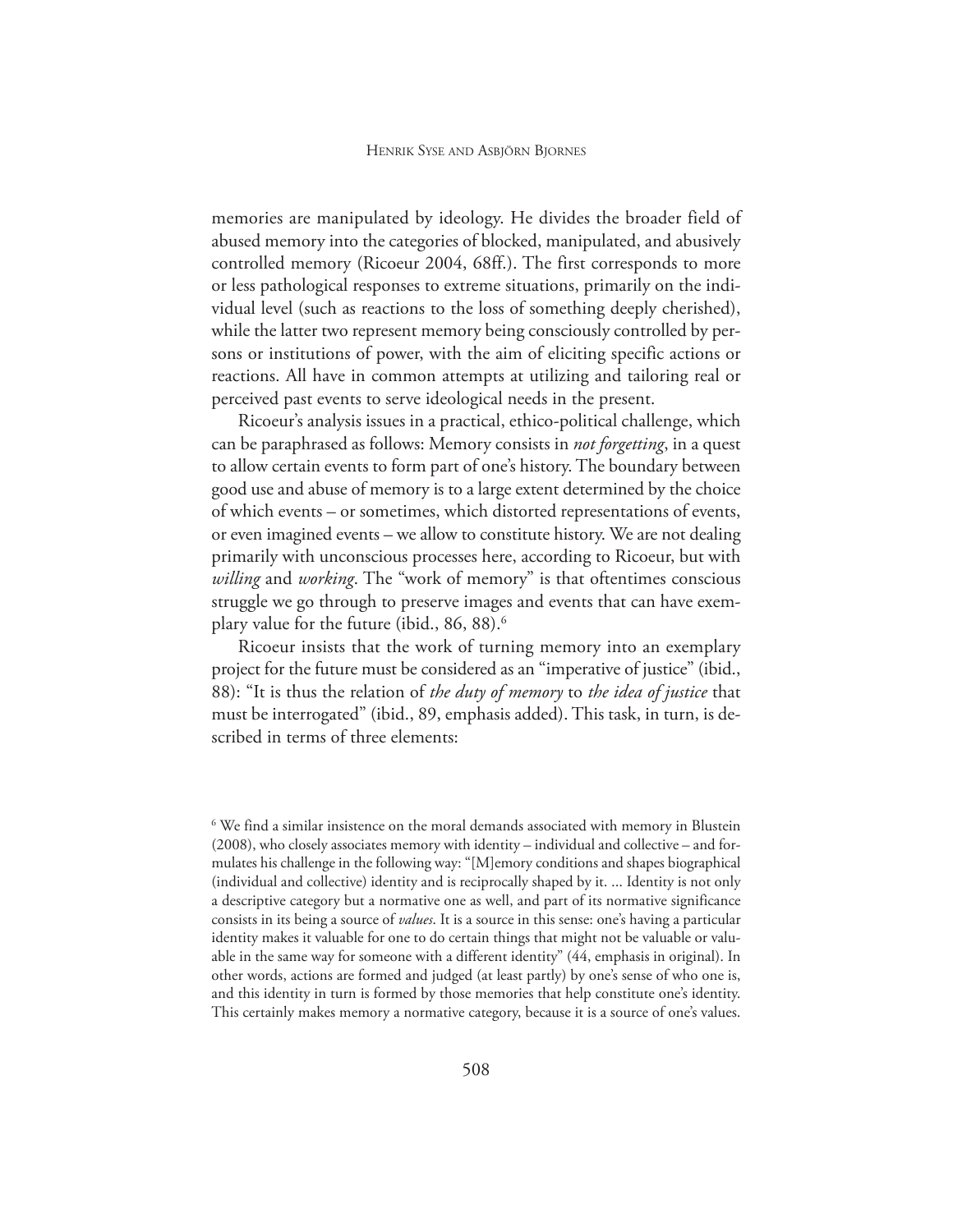First, we must acknowledge the other-regarding nature of the virtue of justice. In the vast project – so easily manipulated – of working through those memories, individual and collective, which can and should be maintained (and maybe even ritually commemorated), the moral duty of memory is "the duty to do justice, through memories, to an *other* than the self" (ibid., emphasis added). Most memories concern – and have consequences for – more than just one's own self. They constitute to a large extent social events, and they can as such be construed unjustly and falsely vis-à-vis those related in some way to the memory. Hence, memory is social, and normatively speaking it cannot be disentangled from the virtue and duty of justice.

Second, memory is inextricably linked to *debt* and to the notion of *heritage*, according to Ricoeur: "We are indebted to those who have gone before us for part of what we are" (ibid.). Hence, there is, Ricoeur claims, a species of moral duty involved in memory, directed towards those about whom memories are recalled. This debt should not be paid by manipulating – or, even worse, abusively and violently controlling – the past in order to make the characters of the past appear more palatable. Our duty is rather to "inventory the heritage", as Ricoeur says, and thus access and recollect the past in a way that remains true to the victories as well as the horrors of the past. We should note, therefore, that debt is not merely debt of gratitude, and heritage does not merely mean receipt of greatness.

That second point can hardly be understood without reference to the third, which needs to be quoted in full:

[A]mong those to whom we are indebted, the moral priority belongs to the victims. [Tzvetan] Todorov [in the essay *Les Abus de la mémoire*] cautioned [...] against the tendency to proclaim oneself a victim and endlessly demand reparation. He was right. The victim at issue here is the other victim, other than oneself. (ibid.)

This may seem excessively demanding: Can we expect that any individual's, group's, or national collective's work to "inventory the heritage", as Ricoeur says, will constitute anything other than a primarily self-serving construction of the past? Ricoeur recognizes this danger, but for that very reason exhorts us to escape from "the tyranny of memory" (ibid., 91, with reference to Pierre Nora): the kind of tyranny that issues in grand commemo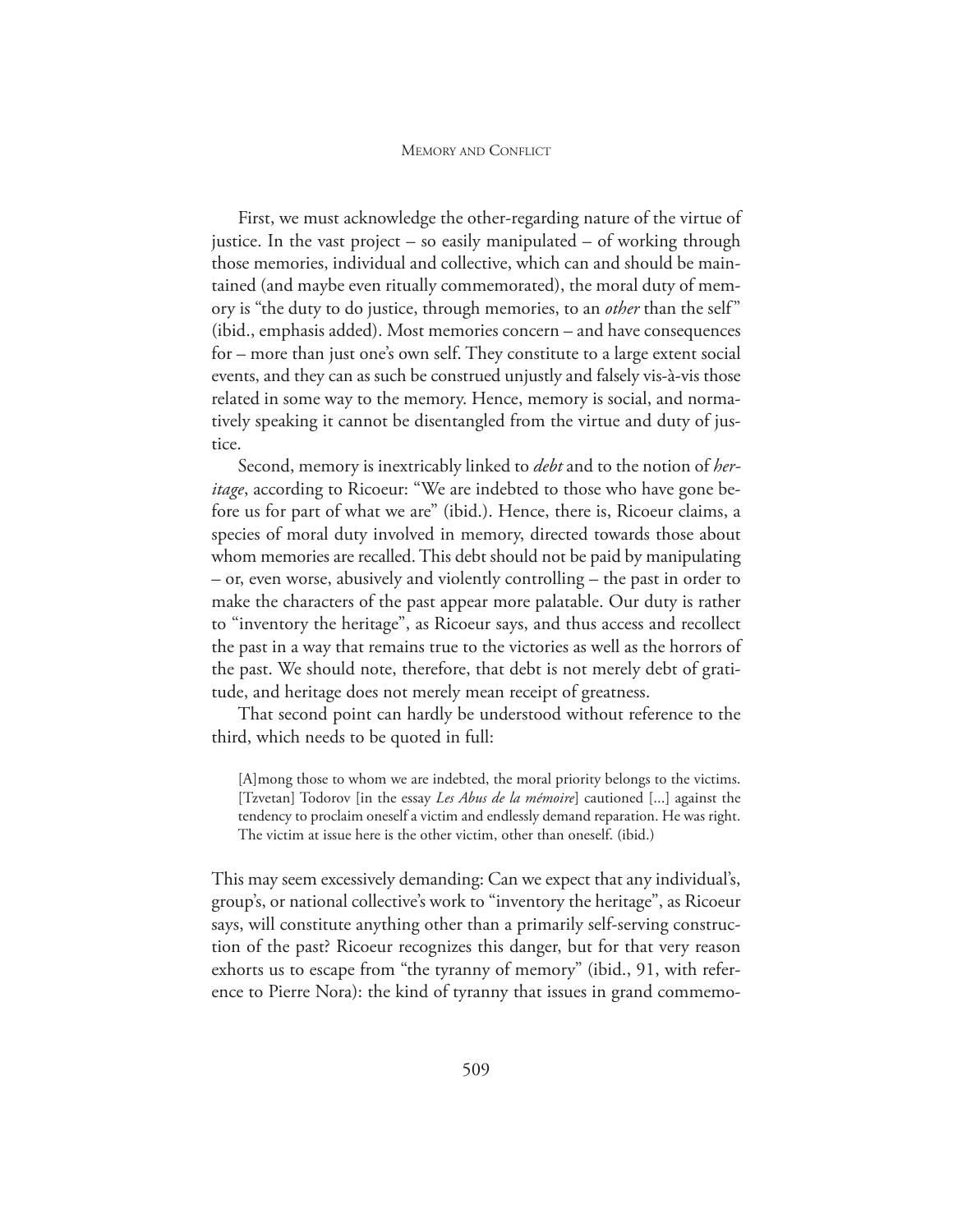rations of past events designed to enclose the interpretations of those very events, and make them serve an ideological purpose.<sup>7</sup> One can read in Ricoeur a plea for liberation, where memories are not used to differentiate, but where they are exemplars of actual human experiences of suffering – "exemplars" in the sense of meaningful sense data relevant beyond one's own self, and conveying a message about what the future should (and should not) be like.

If we have hereby interpreted Ricoeur fairly – and if we accept his critique of memory – we are indeed faced with a momentous ethical challenge: namely, to strive towards an ideal of memory that is truly other-regarding, that is animated by the virtue of justice, but that nonetheless remains true to the past and to those who lived in it, thereby not falling prey to an ideological project that is marked by manipulation and violent control.<sup>8</sup>

It is in this very context that we will propose a direction to take, not foreign to Ricoeur's own study, but adding to it, and deeply rooted in the Christian tradition that Ricoeur to a significant extent draws on. We suggest that we should look towards a *transcendent* understanding of memory. By transcendent we mean an understanding that looks to transcend the physical and time-constrained boundaries of concrete memories, even while remaining faithful to their concreteness. We believe we find this ideal expressed in parts of the Christian conceptualization and understanding of memory, and it is to three representatives of that tradition that we now turn.<sup>9</sup>

<sup>7</sup> See also Patrick Devine-Wright's useful overview of uses of memory in conflict (and the literature thereon), including observations on the role of collective ritual and commemoration (in Cairns & Roe 2003, 9ff.).

<sup>&</sup>lt;sup>8</sup> Cf. here the following passage from Feldman & Laub (1992, 204, emphasis in original), about memory-based narratives: "To testify is thus not merely to narrate but to commit oneself, and to commit the narrative, to others: to *take responsibility* – in speech – for history or for the truth of an occurrence, for something which, by definition, goes beyond the personal, in having general (nonpersonal) validity and consequences".

<sup>&</sup>lt;sup>9</sup> As Nadim Khoury has noted in reading an earlier version of this article, we do not clearly distinguish in the following between different *forms* or *species* of memory, such as aesthetic memory (remembering what is beautiful), ethical or political memory (remembering what is right or just), epistemological memory (remembering what is true), and religious mem-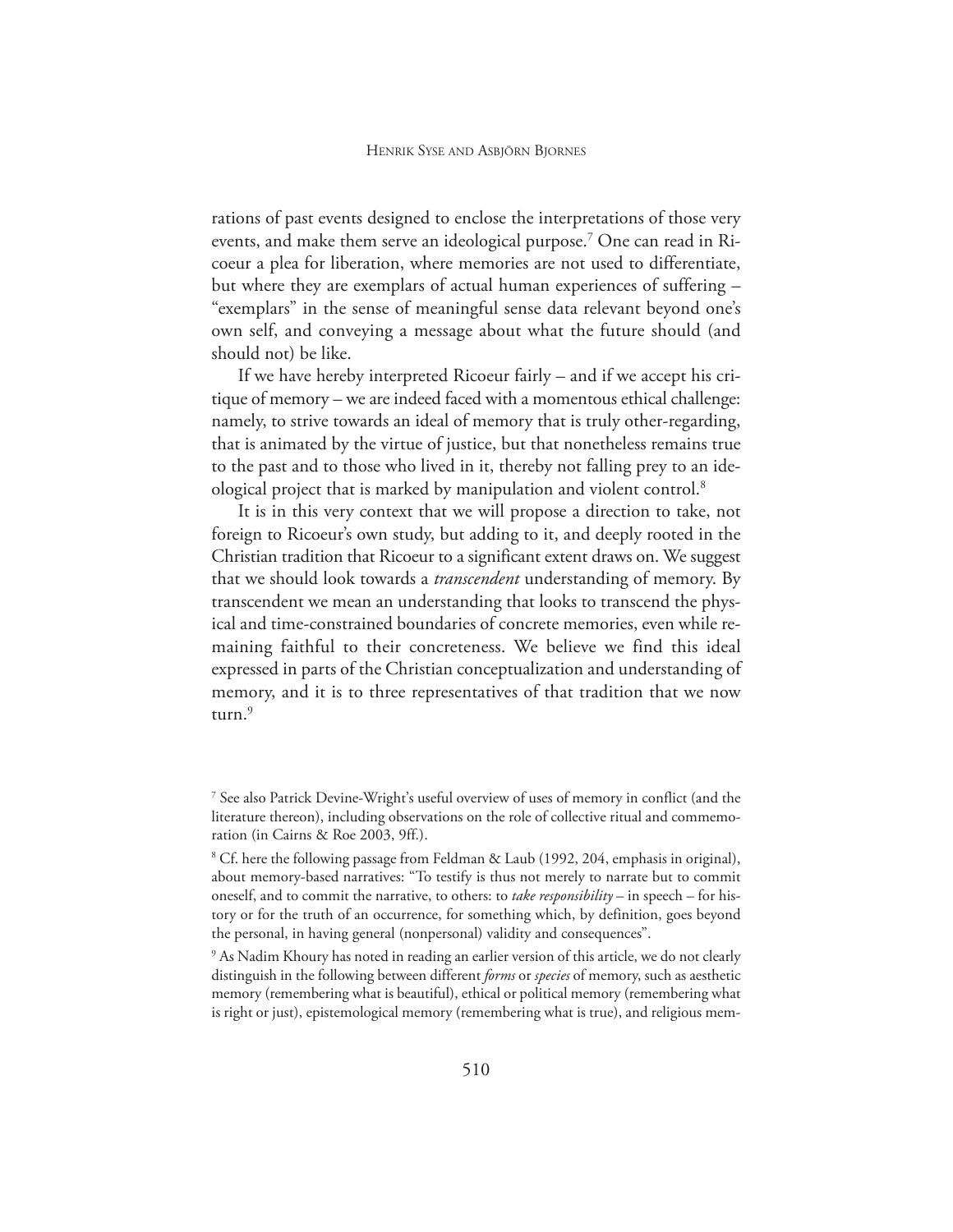### Augustine – Confessiones and De Trinitate

Both in Augustine's (354–430) *Confessiones* (*Confessions*) and *De Trinitate* (*On the Trinity*), we find a remarkable preoccupation with memory. There is little doubt that the reflections on memory and eternal ideas found among the Platonic and neo-Platonic schools of Augustine's time influenced him and left a stamp on his entire body of work. As Roland Teske (2001, 148–158) points out in an essay on Augustine's philosophy of memory, Augustine initially – even after his conversion – held on to a more or less literally Platonic view of recollection, gradually substituting for this his own Christian teaching of "illumination".

We do not have to decide on the actual prevalence of Platonism in Augustine's teaching for our purposes, since Augustine's mature emphasis on recollection and memory as keys to the human mind is not dependent on a belief in the soul's pre-existence or the reality of Platonic ideas. The general Platonic background should, nonetheless, be kept in mind.

In our context, the most important elements to notice are the following:

Memory for Augustine is not only a passive remembrance of things past, but also an active ability of the mind, which "includes the present and anticipates the future" (ibid., 151). Thus, memory helps make sense of the present state of affairs, and makes possible an anticipation of the future.

Memory is indispensable in man's search for God (cf. *Confessiones* X). As Augustine pointedly says: "How, then, am I to find you, if I have no memory of you?" (*Confessiones* X, 17; in Augustine 1961, 224).

ory (remembering what is pious and sacred). Indeed, we will in the following not be demarcating each of them, not least because the late ancient and medieval Christian world view saw all of these species of memory as closely related, all leading us towards a deeper understanding of the divine. However, the distinctions are clearly relevant and worth noting, since memory in each of these cases fulfils different functions. Hence, conflating various functions of memory in the way we do here *can* court the danger of blurring these distinctions and thus the different aims and practical uses of memory. That is not our intention – hence, the point should be noted.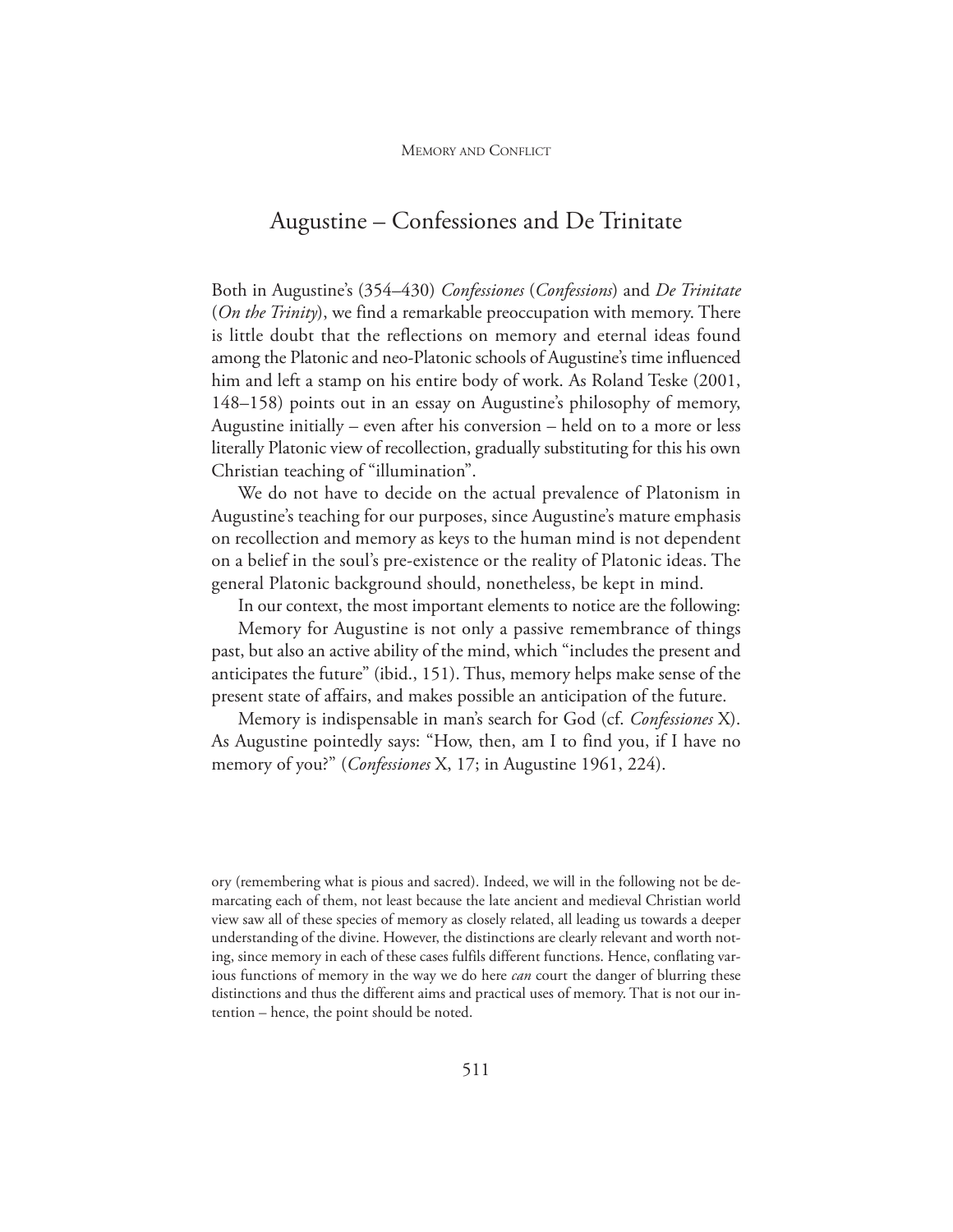The search for human happiness – which is ultimately to be found in God – is therefore also a function of memory. This is worth emphasizing, because the *Confessiones* is decidedly not meant to be a work about the general recollections of humankind. It is in many ways intensely personal. Yet, Augustine's anamnetic meditations focus on the common experiences of humankind, grounded in the desire for happiness (cf. *Confessiones* X, 21f.).

There is an important lesson here that Augustine arguably wants to teach his readers: In exploring one's own memory, one actually joins in a human quest for happiness, insight, or meaning. One should realize that one has in one's "spacious palace [of memory]" (cf. *Confessiones* X, 8; in Augustine 1961, 214) the matter that makes it meaningful – indeed, possible – to speak of human fulfilment, joy, and happiness. Yet, so has everyone else. In digging ever deeper into personal memory, one does not thereby become increasingly estranged from the rest of mankind, but one ideally realizes more fully the unity of the human quest. However, one also comes to understand that *true* joy and meaning can be found only through belief in the one, true God. When some do *not* see this, it is because they do not use memory to look back into their own life and mind in order to discover the presence and truth of God:

Why are they not happy? It is because they attend far more closely to other things whose power to make them unhappy is greater than the power of their dim memory of truth to make them happy. [But there] is still a faint glow of light in man. (*Confessiones* X, 23; in Augustine 1961, 229)

The final sentence quoted here brings forth both a Platonic and New-Testament, Johannitic image of the "light of truth" in man (cf. John 1:9 about "the true light"). Regardless of how Augustine's reference to the "light" is most properly to be understood,<sup>10</sup> the ideal is clear: Memory has the capacity to unite people, because memories – while certainly different due to the various circumstances human beings live under, and their varying nature and functions – enable human beings to situate their lives in a larger context

<sup>&</sup>lt;sup>10</sup> Alternatively it can be understood as conscience, or as a sign from God imprinted on mankind, or as Christ as "the inner man", to mention three possibilities.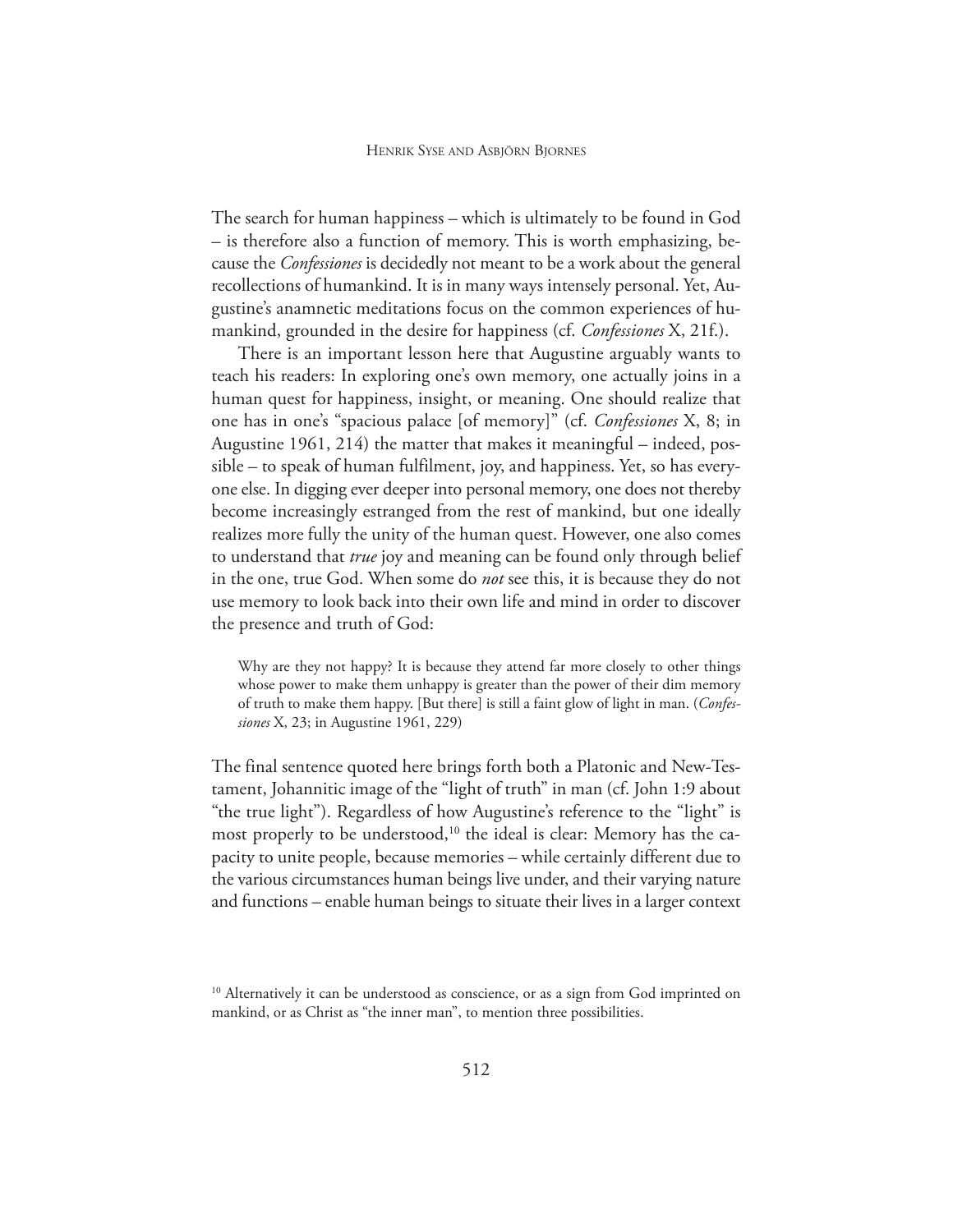#### MEMORY AND CONFLICT

that is ultimately "henological", i.e., *unifying*. <sup>11</sup> Accordingly, Augustine's own travels through memory and experience, as recounted for everyone to read in the *Confessiones*, are meant to highlight *not what separates Augustine from others, but the presence of the One God in any human life* – in this case, Augustine's own (cf. Kristo 1991, esp. ch. 4).<sup>12</sup>

This travel through memory also has a didactic, educational function: Augustine recounts his own past and his inner thoughts not only in order to remind *himself* of the truth, but also in order to bring witness to others about God – and the path to Him. Hence, we are reminded of the didactic and hence communal function of memory.<sup>13</sup>

In *De Trinitate*, Augustine's preoccupation with memory is further deepened, as he sees memory as an aspect of the triune mind (bearing thus the imprint of the triune God), alongside understanding and will. This trinity is something all human beings bear in them, as an image and likeness of God.

Three points are especially worth noting, the first being the idea of having a "memory of Christ's life". In book XIII of *De Trinitate*, Augustine holds forth this central pedagogical point: Anyone who has once learned of Christ and his life, death, and resurrection in the Gospel stories, can come to love and believe in them through holding them fast in one's memory (cf. Teske 2001, 156). Even someone who tries to refute the events of

<sup>13</sup> See Bjornes (2007, 32ff.), with reference to *Confessiones* I, 15; X, 4; XI, 2.

<sup>&</sup>lt;sup>11</sup> This is a Greek term, often utilized by Norwegian philosopher Egil A. Wyller in his commentaries on Plato; see, e.g., Wyller (1981), from the Greek prefix *hen-* (or *heno-*), signifying unity or oneness.

<sup>&</sup>lt;sup>12</sup> It can be worth noting here, as Nadim Khoury has pointed out, the way in which the Christian tradition at its very core links memory, reconciliation, and universality in its grand narrative of salvation history: we alienated ourselves from God, and through Jesus Christ we again become reconciled with God. Acts of remembrance play an important part in the daily enactment (or re-enactment) of this salvific story. William Cavanaugh has, emphasizing this very point, stressed the role of the liturgy as the *public art of remembrance* – anamnesis – of the history of salvation, and its function is indeed to concretely remind us of that "communal body of people that is formed by the liturgy …." This is more than merely symbolic. This communal body "is meant to embody the politics of reconciliation, the politics of Jesus, in the world" (Cavanaugh 2004, 219). Here we see clearly the link between liturgy, memory, and reconciliation.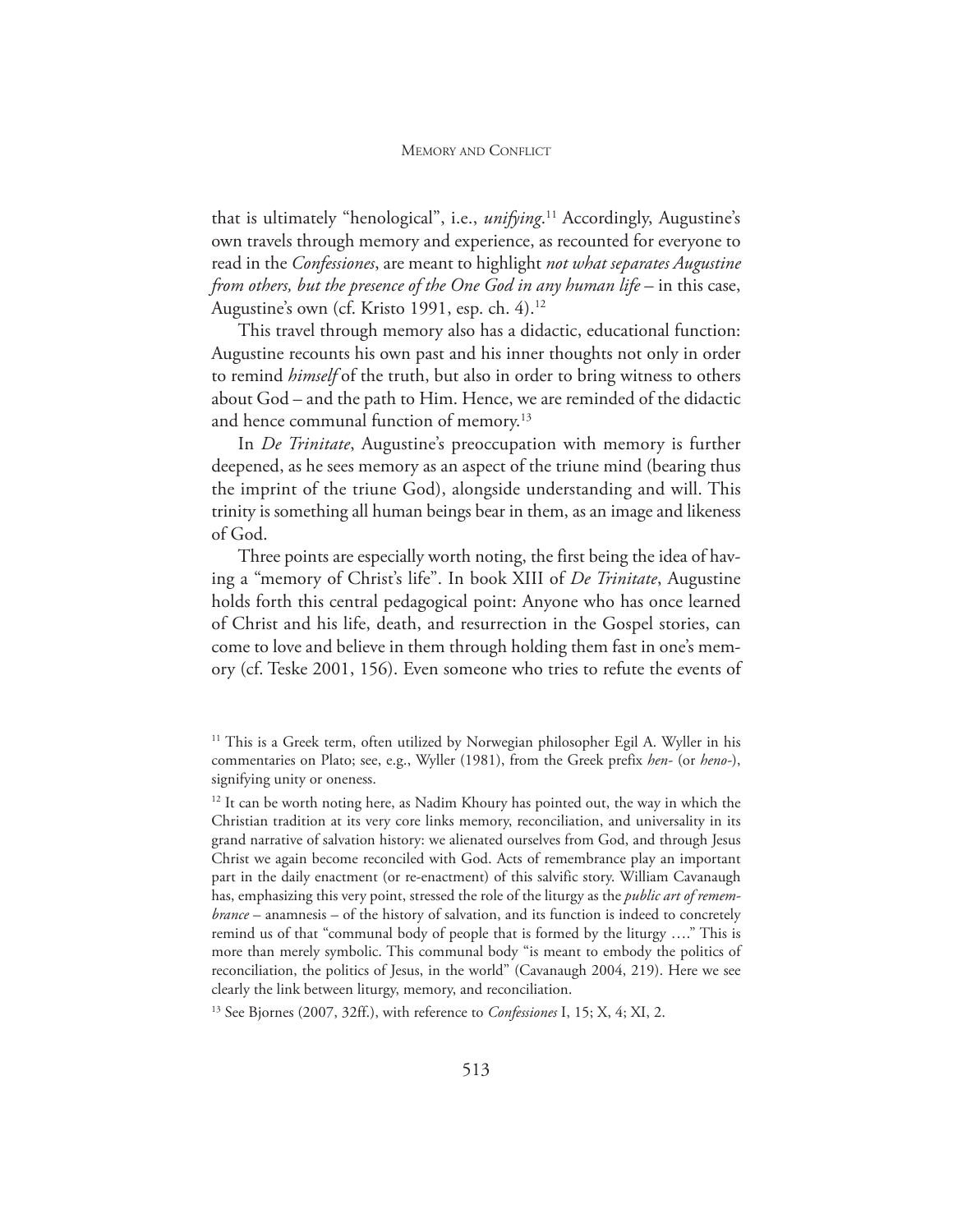Christ's life will come to have them in his or her memory. By knowing about Christ and meditating on one's recollections of Him (as Augustine surely had done even prior to his conversion, having learned about Christianity through his mother), one may come closer to the deepest truth about God. Thereby, memory ideally serves to unify human beings around the powerful life and example of Christ.

Secondly, Augustine seems to hold that even concrete memories of, for instance, physical entities must be understood somehow as an amalgamation of the particular and the general, at least as the memory is made fully intelligible to one's mind (and through communication, to the minds of others). Consider the following passage:

Again, when I call back to my mind some arch, turned beautifully and symmetrically, which, let us say, I saw at Carthage; a certain reality that had been made known to the mind through the eyes, and transferred to the memory, causes the imaginary view. But I behold in my mind yet another thing, according to which that work of art pleases me; and whence also, if it displeased me, I should correct it. We judge therefore of those particular things according to that [form of eternal truth], and discern that form by the intuition of the rational mind. (*De Trinitate* IX, 6, par. 11; in Augustine [1887] 2008)

In other words, even as we recall something purely physical and individual, we have the capacity to judge that thing according to general standards. This does not have to be read as eternal ideas in the Platonic sense, but can more vaguely and generally – but no less importantly – be understood as the human ability to go beyond the concrete image and weigh it, normatively speaking, against a standard: Is it right? Is it good? Is it beautiful? Is it harmonious? Is it just? In short, we are as human beings able – actively and consciously – to *judge* memories, and the ultimate seat of judgement is the rational human mind, which is a hallmark of not only some human beings, but of human beings *per se* (even if they have different talents, levels of development, and strengths). Hence, memory, which forms a part of this rational mind, does not only particularize, but it also helps us generalize and unite.

Thirdly, a particularly important point in Augustine's meditation on the Trinity is the view of man's mind as itself representing an image of God (as briefly indicated above). Indeed, if memory is to serve the kind of role accorded to it in the *Confessiones*, it seems that God cannot be found only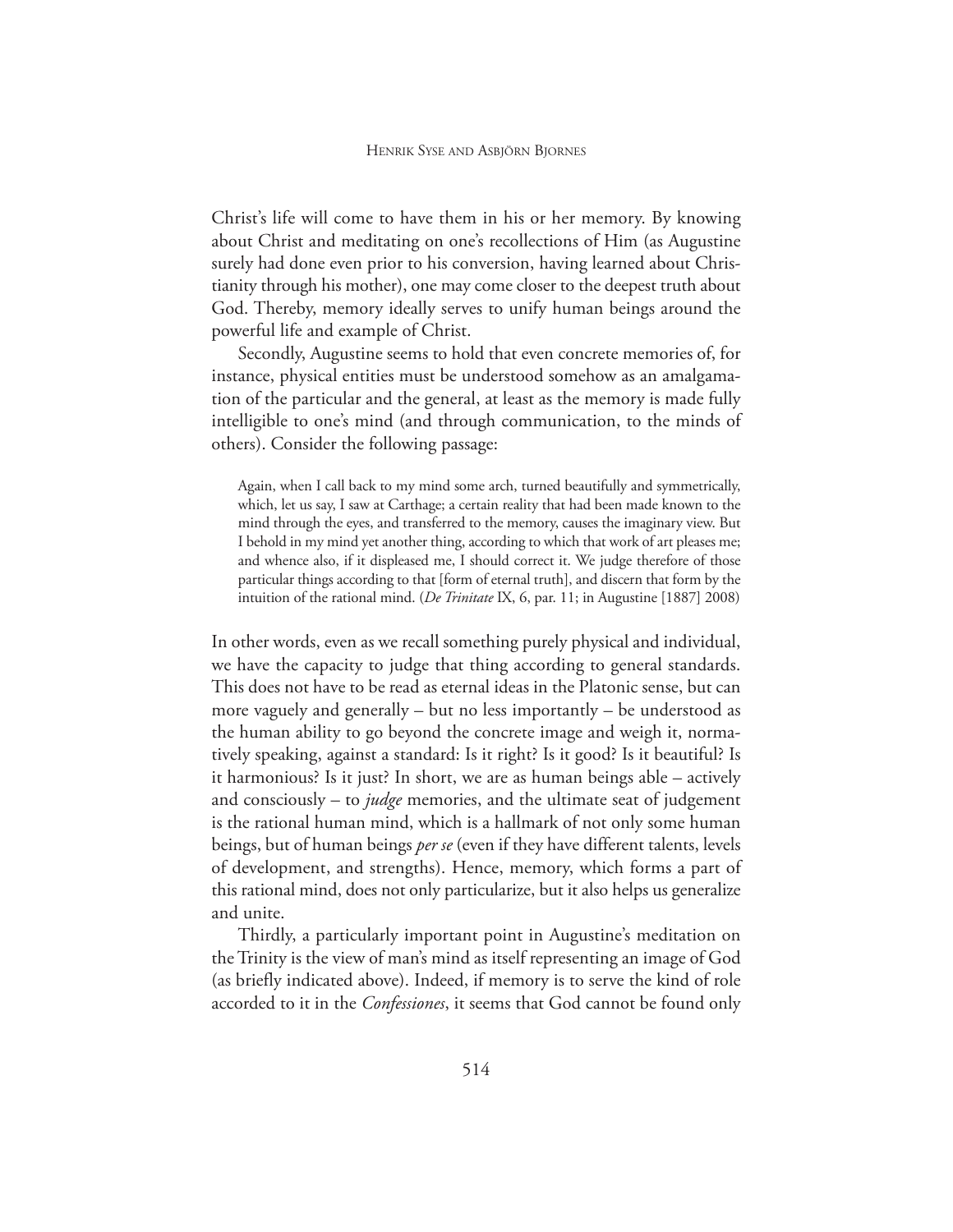#### MEMORY AND CONFLICT

through the "outer" (external) things, which a human being senses and then recollects, but must be found in recollection itself – not in the Platonic sense, which Augustine had more or less explicitly broken with by the time he finished *De Trinitate*, but in the sense of the mind bearing the imprint of the triune God, thus in itself reflecting the work of the Creator:

Whoever, then, can understand the word, not only before it is sounded externally, but even before the images of its sounds are present in thought ... can already see through this glass and in this enigma some likeness of that Word [of which Saint John wrote in the Prologue of his Gospel]. (*De Trinitate* XV, 10, par. 19; in Teske 2001, 156)

This is memory working in concert with will and understanding – the mental word, as Teske puts it, "which is brought forth from memory" (ibid.). This is an *inner* word, which is not dependent on any concrete language, but a knowledge that the mind holds, which is accessible through the right use of memory, and which helps inform our will and understanding.

Thus, memory for Augustine is a mental faculty that assists – indeed, is indispensable – in the quest for true and full happiness. Memories help us better understand our own lives as part of a larger whole. Consequently, we could say that Augustine creates an amalgam of a Platonic and a Christian understanding of memory. As in Plato, remembrance is held to be indispensable for a right understanding of human life and God; but unlike Plato, Augustine comes to oppose a teaching of pre-existence and instead emphasizes the God-like character of the soul or mind itself and its partaking in divine activity through the right use of its mental apparatus: understanding, will, and memory. This trinity resembles the triune nature of God, and it belongs to all human beings as a basic constituent of what it means to be human.

To what extent this teaching is meaningful for a more secular age, is a question which we will ponder in the final part of this article.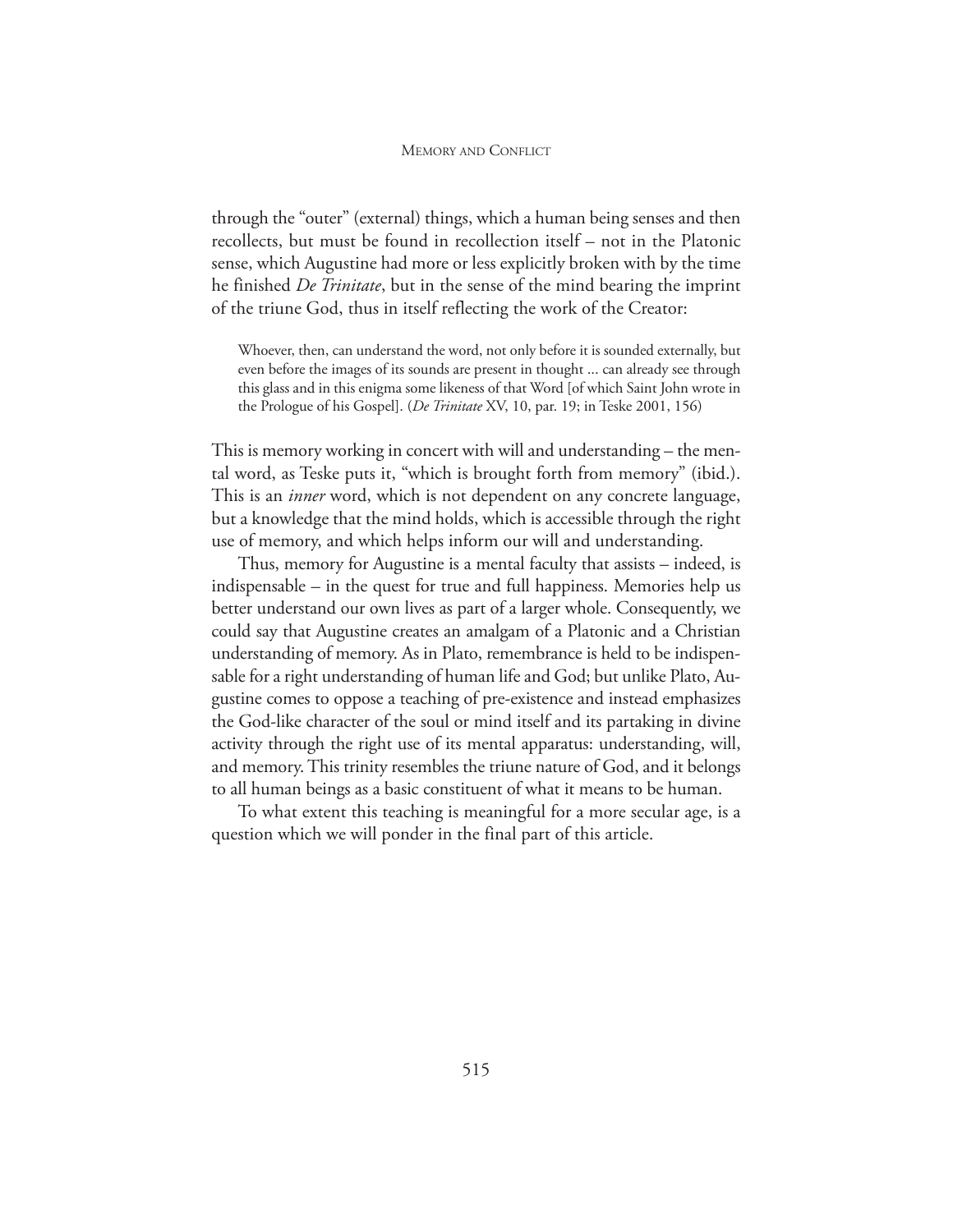### Dante and Petrarch on memory and "the new life"

As mentioned above, memory for Augustine is not only a passive remembrance of things past, or a mere mechanical representation of previous experiences, but also an active faculty indispensable to man's search for happiness and indeed peace. As such, it has a normative dimension, related to the core meanings of ethics: right action and true virtue.

We must mention here, even if only in passing, that the normative dimension of memory is clearly present in the widespread medieval view – with roots (as Frances Yates has shown) going back at least to Cicero's *De Inventione* – that memory is an intrinsic part of the knowledge of what is good and bad: that is, it is a part of the virtue of prudence. The indispensable role of memory in drawing useful and virtuous lessons from the past, and thus in forming an inventory of ideals and role models on which prudence can build, is stressed, for instance, by Albertus Magnus in his treatment of the four cardinal virtues.<sup>14</sup>

But for our purposes, it is even more relevant to look to Dante Alighieri's (1265–1321) early work the *Vita Nuova* (*New Life*) – another benchmark work in the Christian literature on memory – even though it does not have the same metaphysical and philosophical form as the works of Augustine (*Confessiones* and *De Trinitate*); nor does it contain the trenchant analysis of the virtues that we find in Albertus Magnus, Thomas Aquinas, or for that matter in other works of Dante himself. We believe that the *Vita Nuova* represents an important contribution within the Christian tradition to treat personal memory as providing a road to divine knowledge – a road from the particular to the universal.

<sup>14</sup> See Yates (1966, 35f. and 73 ff.), with reference to, *inter alia*, Cicero's *De Inventione* and Albertus Magnus's *De Bono*. The role of memory as a "craft" or "work" should also be mentioned in this context. In the Middle Ages, as Carruthers & Ziolkowski (2002, 1f.; emphasis in original) point out in their introduction to an anthology on the medieval craft of memory, "[far] from being passive and thus (at least possibly) neutral, memorymaking was regarded as active; it was even a craft with techniques and tools, all designed to *make* an ethical, useful product".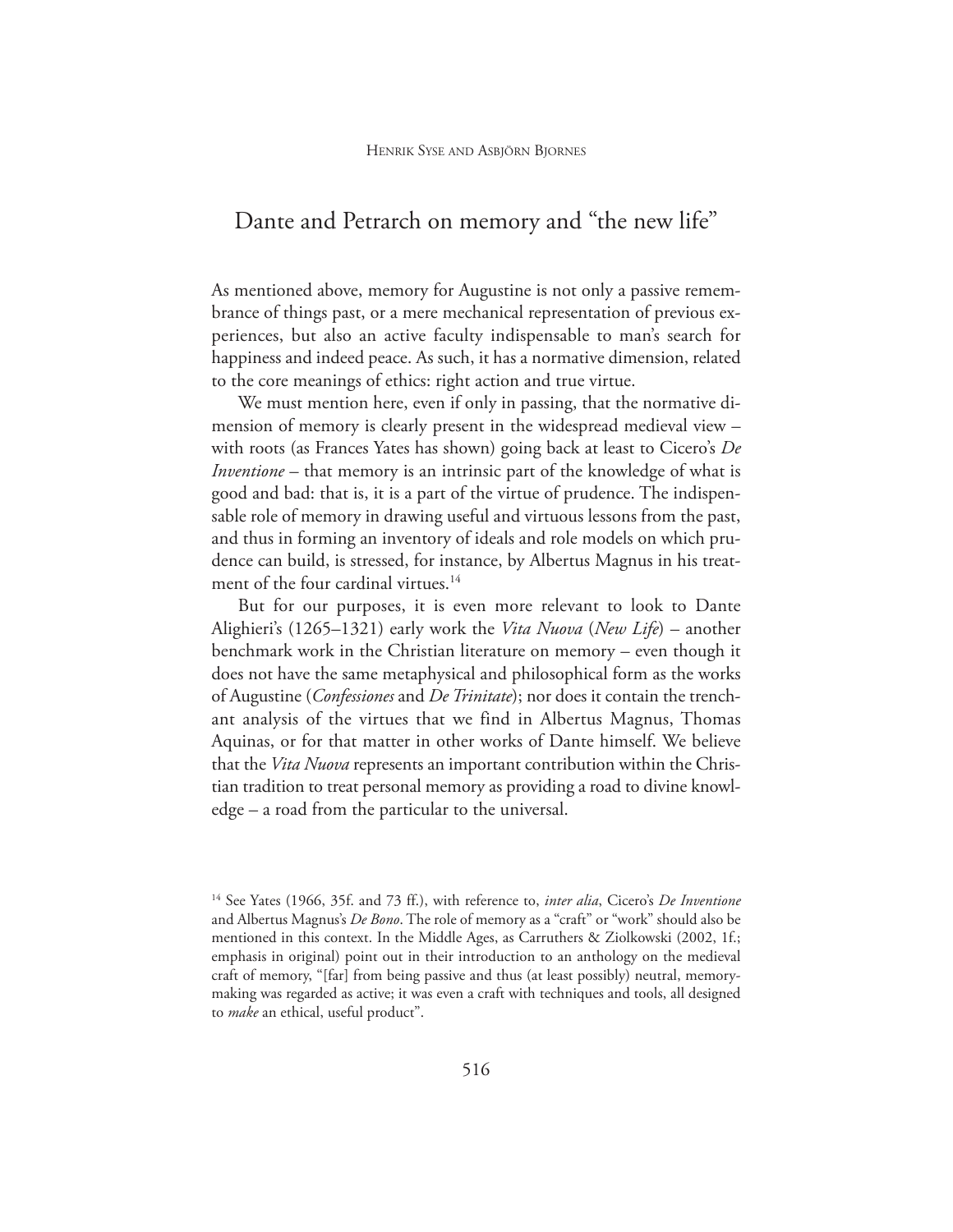In *Vita Nuova*'s forty-two short chapters, we find a combination of poetry and prose. Its basic theme is the "new life" the protagonist finds through his love for Beatrice ("the Beatifier"), whom Dante describes as both an earthly and a divine woman.

According to Barbara Reynolds, Dante did not make his most important literary innovations in structure or vocabulary, but *in the way he combined experience and fiction*, "in the gradually increasing admittance of reality into the enclosed garden of poetic convention ..." (Reynolds 1969, 17). It is this combination of experience and fiction that provides the foundation for the *Vita Nuova*, and which makes memory such a crucial part of the work.

The *Vita Nuova* is, like the *Confessiones* of Augustine, intensely personal. It is a poetic autobiography written in retrospective form, describing the author's spiritual development. This is an important point: While personal almost to the extreme, dwelling on purely private memories of an intense love, it simultaneously points towards a love for the divine. Thereby, the anamnetic process of the *Vita Nuova* does not lead us to a merely personal, private conclusion, but rather points us towards the divine ground of love.

As with Augustine in his *Confessiones*, the protagonist in the *Vita Nuova* looks back on past experiences – events that are now closed, chronologically speaking. He remembers the meetings he had with Beatrice, as well as his reflections on, thoughts about, and visions of her (e.g., chs. 2, 3, 23–24, 29). He writes down all of these experiences in his "book of memory". This "book" – like any autobiography – is shaped through experiences and the way in which those experiences are recollected and interpreted.

The literary story of the "new life" comes out, in other words, of the protagonist's experience and interpretation. He recalls the sensory impressions he had of Beatrice – when he was a child and when he became the young lover:

Many times [Love] commanded that I seek to behold this youthful angel; thus many times in my childhood I sought her, and I saw in her such noble and laudable bearing that of her could certainly be said those words of the poet Homer: "She seemed no child of mortal man, but of god". (*Vita Nuova*, ch. 2; Dante 1995, 49)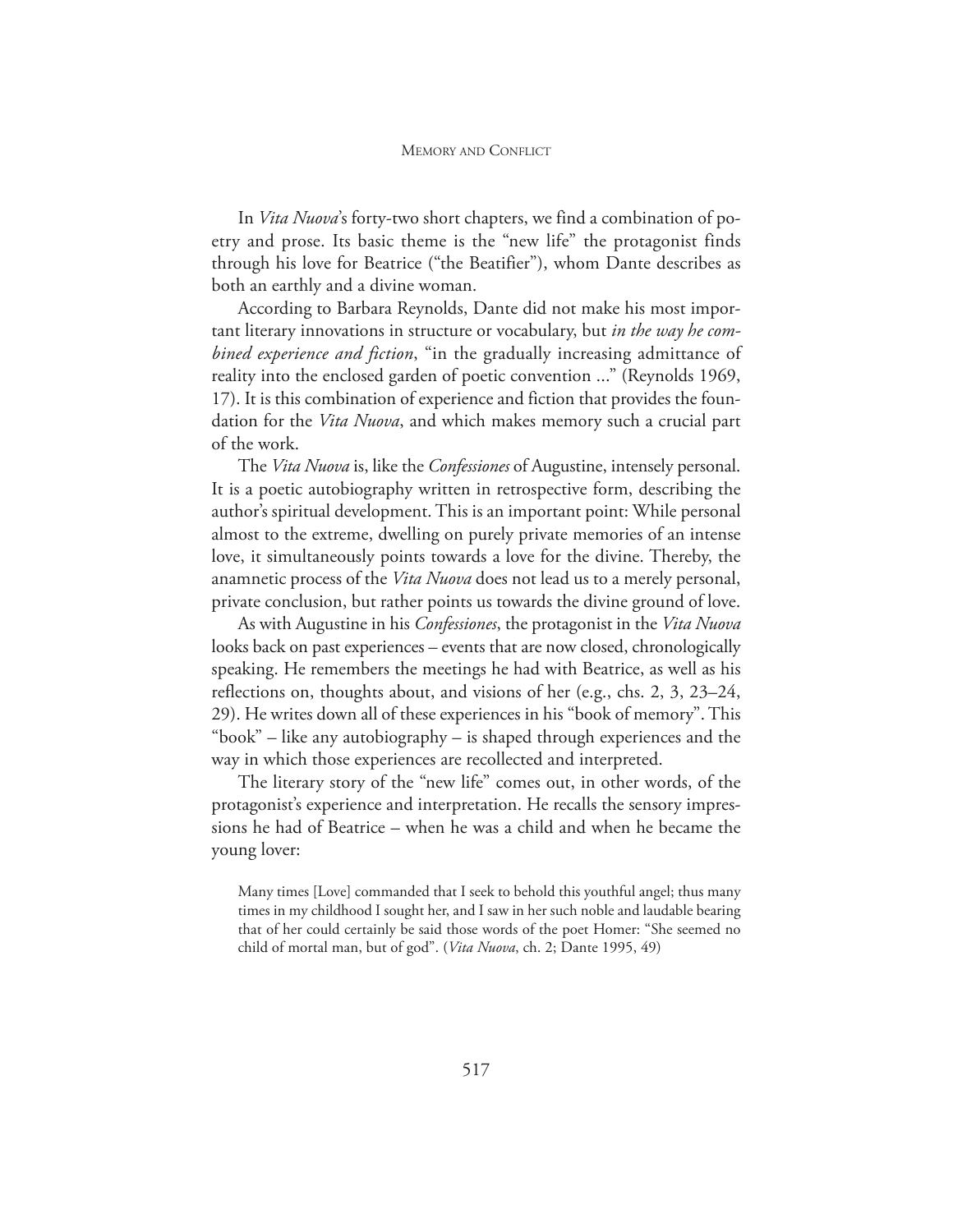Chapter 1 marks the starting point for the work's self-reflexive discourse and indicates that the "new life" is grounded in the lover's own experience. It is here that Dante describes the *Vita Nuova* as the protagonist's own "book of my memory" ("libro de la mia memoria"; *Vita Nuova*, ch. 1; Dante 1995, 47). It is, in Ginsberg's words, "[an] analogy of memory and book" (Ginsberg 1999, 74). The book is the story about how he – through the literary language – gradually arrives at clarity concerning the divinity that is reflected in and by Beatrice:

In that part of the book of my memory before which little could be read, a rubric is found that says: *Incipit vita nova* [Here begins the new life]. Beneath this rubric I find written the words that it is my intention to transcribe into this little book: if not all of them, at least their substance. (*Vita Nuova*, ch. 1; Dante 1995, 47)

Dante's conception of his work as a book of memory underlines the acknowledgement that finds expression in the lover's writing process. The narrator-protagonist looks back in time. He writes out of his own memory, and the proem (ch. 1) constitutes so to speak the programme of the protagonist: He wants to tell about his "*new* life", that is, the life he has found in and through Beatrice. It is thus the metaphor of the Book of Memory, his own memory and experience, which is the starting point of the protagonist's knowledge, writing project, introspection, and self-centeredness. And even more importantly, the metaphor of the Book of Memory provides the starting point for his journey towards the divine, that is, towards that which transcends all particularity*.*

In order to understand the connection between individual memory on the one hand and praise of the divine on the other, we must realize that for Dante the "book of memory" is not only – we dare say, not even primarily – about private experiences, in spite of its intensely personal nature. For Dante as for Augustine, memory and experience rightly understood point to the universal, the highest – to God. In the *Vita Nuova*, Beatrice is described as a reflection of divine, universal love, and it is the nature of this reflection that draws the protagonist towards her, and which ultimately gives the memories their meaning.

The structure of the *Vita Nuova* should also be noted. Mark Musa, along with several other Dante scholars, divides the work into three parts: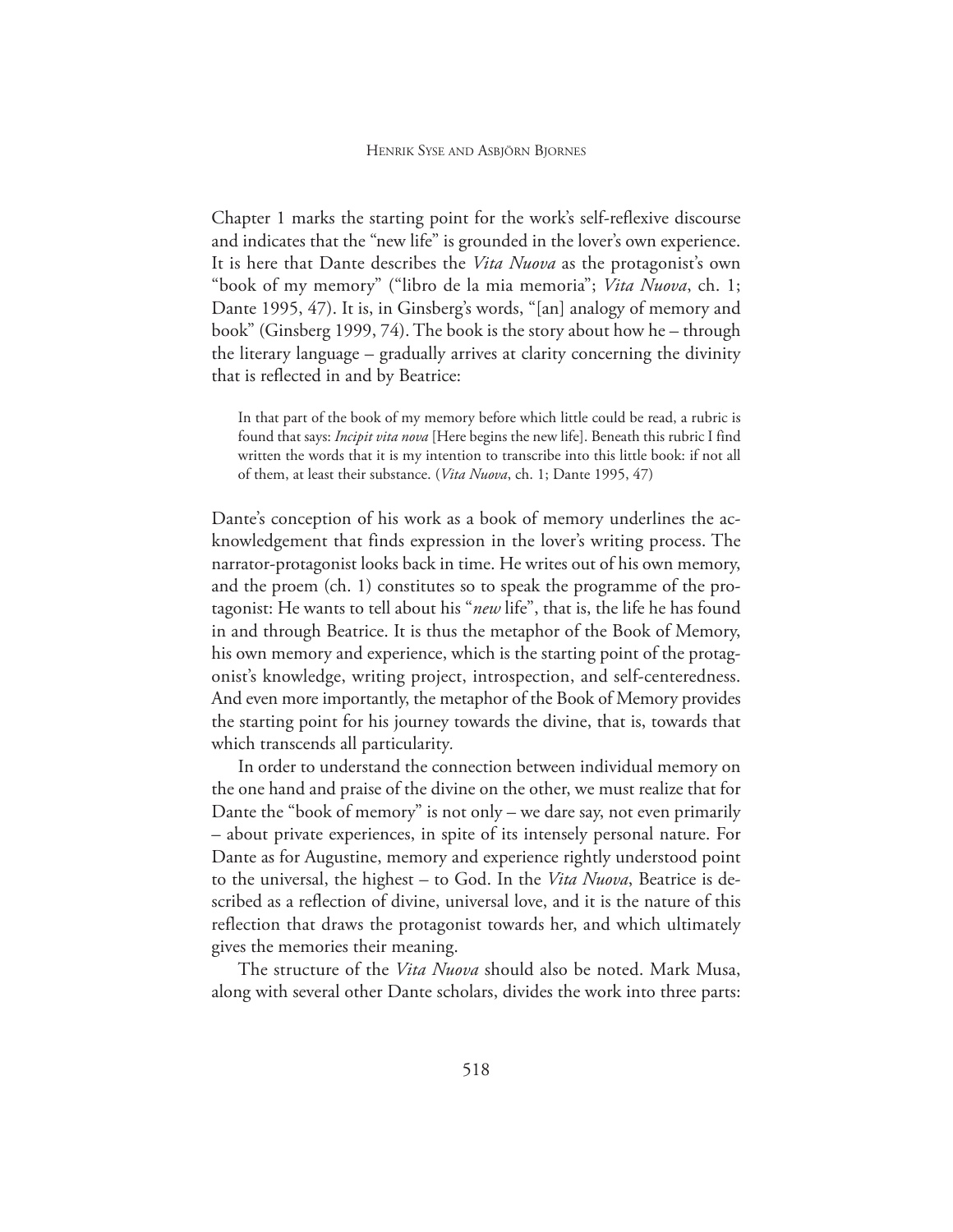"Dante's three movements in love" (Musa 1992, viii). The thematic movement suggests levels in the lover's increasing knowledge of Beatrice's divinity and of the nature of love through memory. The knowledge is both poetical and theological. By degrees the protagonist is – with the aid of Beatrice – led to the higher goal.

In the first part of the *Vita Nuova*, the protagonist and his feelings are dominated by or, one could say, subordinated to an earthly love (chs. 1– 16). Dante is deeply rooted in the courtly tradition of the troubadours and the Italian "sweet new style" (*dolce stil nuovo*). The lover's feelings are characterized by physiological sufferings, weeping, sighs, despair, etc.

His feelings explain the direction of the protagonist's love only to a certain degree. We gradually become aware of his true feelings for Beatrice; thus the meaning of the lover's feelings is best understood in a retrospective process (cf. ch. 3).<sup>15</sup> In reading parts II and III (chs. 17–31 and 32–42 respectively), we become aware that his feelings point beyond his previously exclusive self-centeredness, towards Beatrice and, finally, to God, who represents the highest form of love. We are, in other words, faced with a gradual *anamnetic* movement from the particular (which is first self-centred and then other-centred) to the transcendent.

The meetings with Beatrice indicate an increasing knowledge of divine love. Memory is a central aspect of the protagonist's experience and process of knowledge. Indeed, divine love becomes known through memory. Without the retrospective process, the protagonist would not have become aware of Beatrice's divine significance.

By her death Beatrice, who, famously, becomes Dante's guide in heaven in La Divina Commedia, has been transformed by God into spiritual beauty. This beauty leads his thought(s) up to her who reflects divine love:

> ... because the pleasure of her beauty, taking itself from our sight, became great spiritual beauty that throughout heaven spreads

<sup>&</sup>lt;sup>15</sup> "The true meaning of the said dream was not seen by anyone then, but now it is perfectly clear even to the simplest" (*Vita Nuova*, ch. 3; Dante 1995, 53).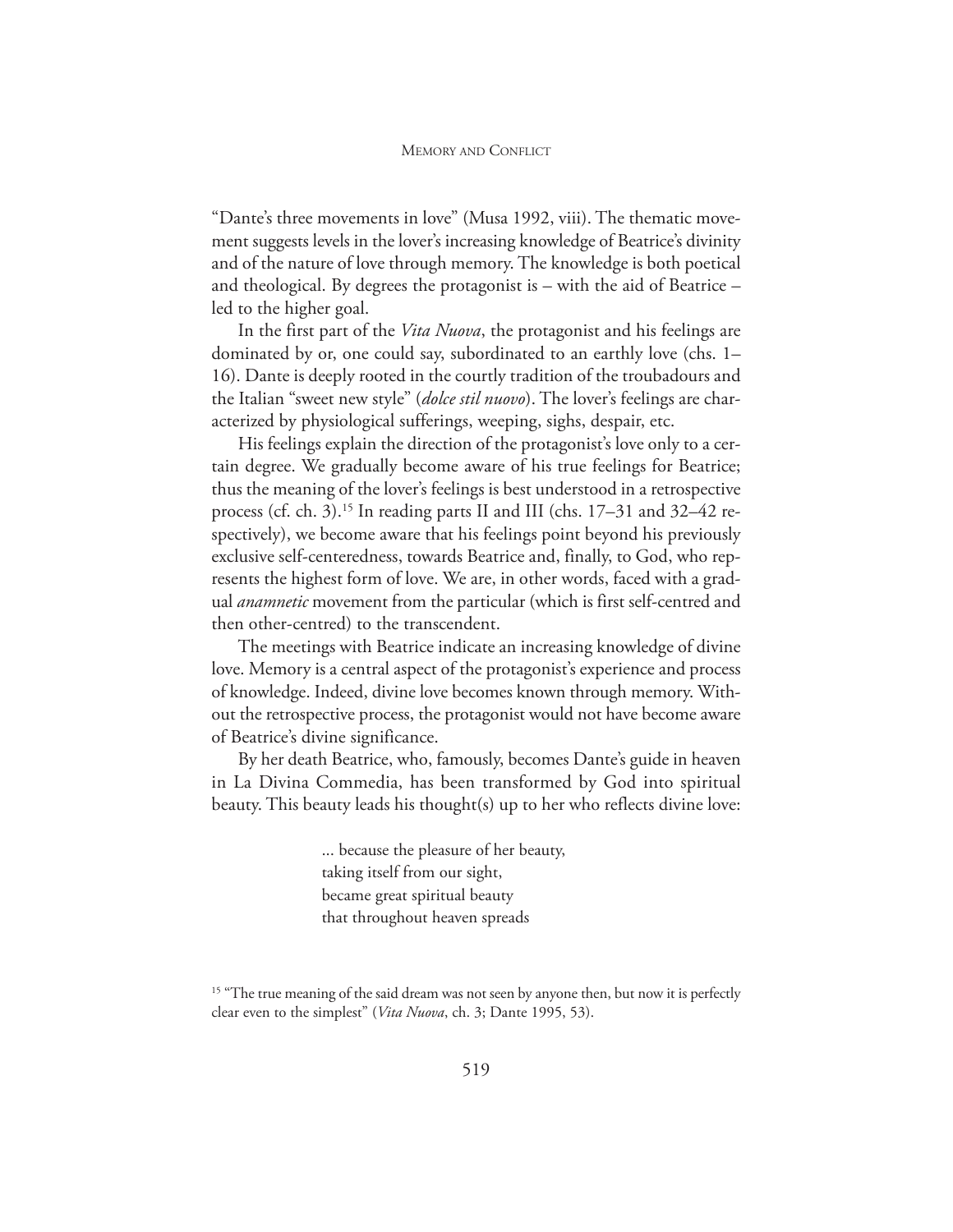light of love, which beatifies the angels, and makes their intellect, lofty and fine, marvel, so gentle is she there. (*Vita Nuova*, ch. 33; Dante 1995, 127)

And in the sonnet "Beyond the sphere" (ch. 41), Dante calls the lover's thought(s) a "pilgrim spirit" (see also *La Divina Commedia: Paradiso* XXXI, 64–72, 103–111). The lover's thought is like a pilgrim away from his homeland, but through the memory of the now glorious, heavenly Beatrice, it rises towards Heaven: "... and I call [the thought] then 'pilgrim spirit,' since it ascends on high spiritually, and like a pilgrim who is outside his fatherland, there abides" (*Vita Nuova*, ch. 41; Dante 1995, 143). The lover's "sigh" rises from Earth to Heaven, towards Beatrice who contemplates God, "the font of peace" (*Vita Nuova*, ch. 23; Dante 1995, 97). In this way he is, theologically and metaphorically speaking, drawn towards her.

In a very real way, therefore, the "movements in love" are also "movements in memory". Memory forms a crucial part of the lover's process of knowledge in the sense that memory leads to wisdom. With that, memory is not only a "looking back", but equally a "looking within", even a "looking up": to God. Hence, Musa (1973, 171) arguably overstates his point when he reflects upon the protagonist's self-centeredness: "What contempt Augustine, either as saint or as the lover he had been, would have felt for Dante's lover in the *Vita Nuova*!" After all, the process of memory in the *Vita Nuova* is strikingly *similar* to Augustine's process in the *Confessiones*. It is a gradual move from the particular to the universal, from the merely human to the sublimely divine.<sup>16</sup>

We hold that the *Vita Nuova* in this sense represents an important moment in the medieval Christian tradition in its treatment of personal memory in relation to love and God. The short book was certainly controversial at the time (and for a long time thereafter), seemingly collapsing earthly

<sup>16</sup> See also *La Divina Commedia*: *Inferno* I, 8–9; II, 3–9; XIII, 52–54, 76–78; XV, 88–90; and XVI, 82–85. All of these passages display the importance of looking back and faithfully preserving memory, but with the express aim of using it to reveal and pursue excellence rather than wallowing in hopelessness and misery.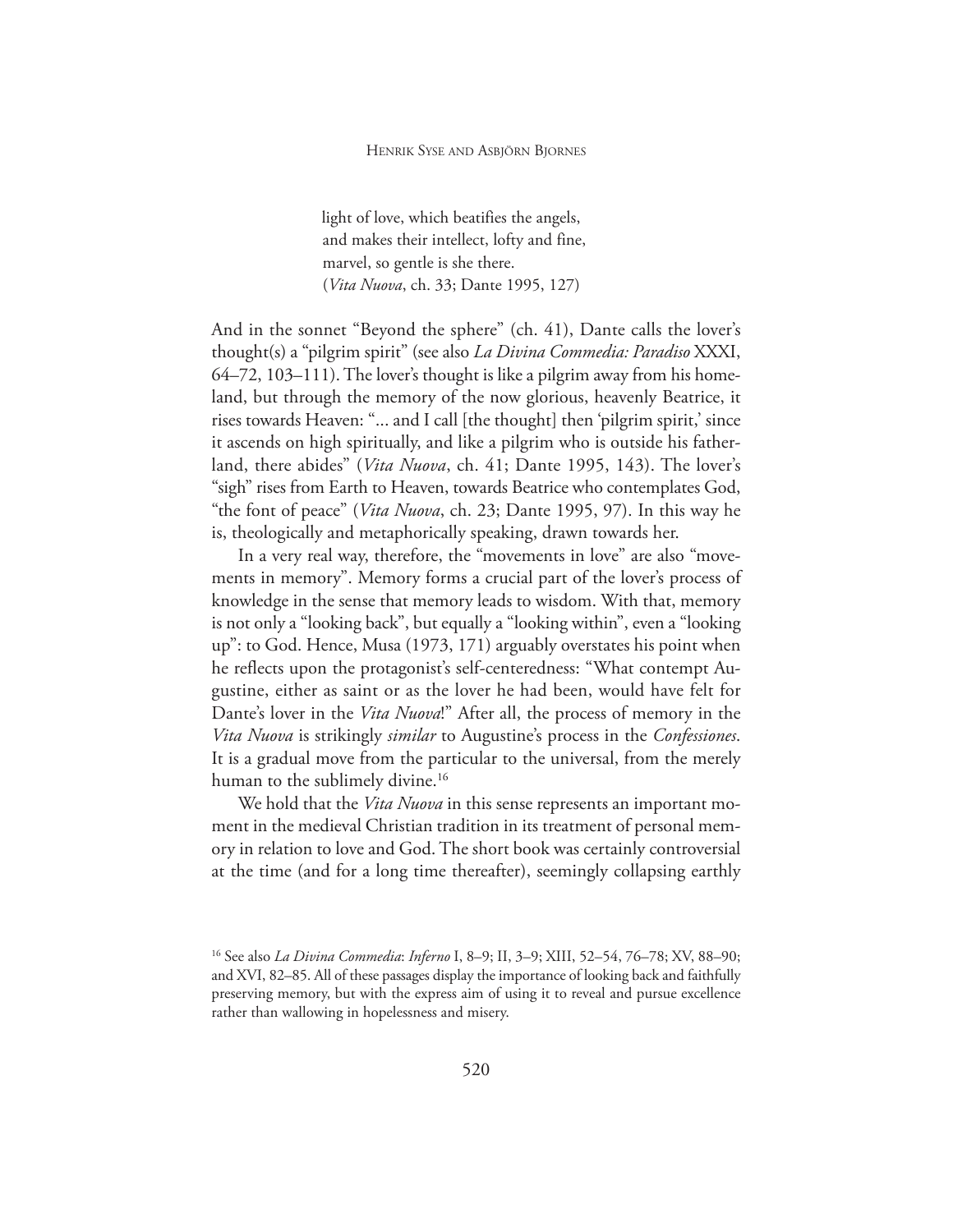and divine love. Yet, read in light of the Augustinian idea of an anamnetic road to divine illumination, it exemplifies and movingly portrays a view of introspection and memory as providing an all but indispensable path towards the universal love of God.<sup>17</sup>

We should note that Dante was not alone in his time in exploring the power of memory in relation to love. Not least in the French troubadour tradition, which influenced Dante heavily, memories of past events stand as a central topic, complementing the dreams of that which might come in the future. Of special interest to us, however, is Dante's compatriot Petrarch [Francesco Petrarca] (1304–1374), since his love poetry is very much modelled on Dante's example, but also adds important dimensions to Dante's meditation on memory.

We claim that in Petrarch's evocation of the memory of his beloved Laura in *Il Canzoniere* ("Song Book"), we see a strong attempt at using memory to move from the particular to the universal, not unlike Dante's meditation on Beatrice. For Petrarch, however, the memory of Laura also serves to integrate and harmonize that which is shattered and conflict-ridden in his present life.

There is in this story ambivalence, indeed a battle: The memory of Laura can lead him towards a deeper appreciation and understanding of love itself, but it can also serve to awaken unworthy desires.<sup>18</sup> This ambiva-

<sup>18</sup> Note, for instance, *Il Canzoniere*, poem 122, where the protagonist fights with the memory of Laura in order not to be dragged into covetousness; and poem 285 ff., where we

<sup>17</sup> A parallel reflection can be found in canto XXIX, verses 130–132 of the *Purgatorio* (of *La Divina Commedia*), where Dante and Virgil witness the four cardinal virtues, symbolized by four women dressed in crimson. Of these, Prudence has *three* eyes, thereby simultaneously looking at the past, the present, and the future. True prudence – the virtue of ethical and political practice – thus consists in holding that which has elapsed together with the demands of the present and the anticipation of the future, a view of prudence also found in several scholastic writers, with roots back to Cicero, as pointed out above (see also Rossi & Clucas (2000), with reference to, among others, Frances Yates). Significantly, in the tradition from Plato and Aristotle, the hallmark of the virtue of prudence, politically speaking, is the ability to have concern for the common good rather than for one's private good. We see here how the rightful use of memory is linked by Dante and other medieval writers to the concern for community and peace rather than the private fulfilment of desires.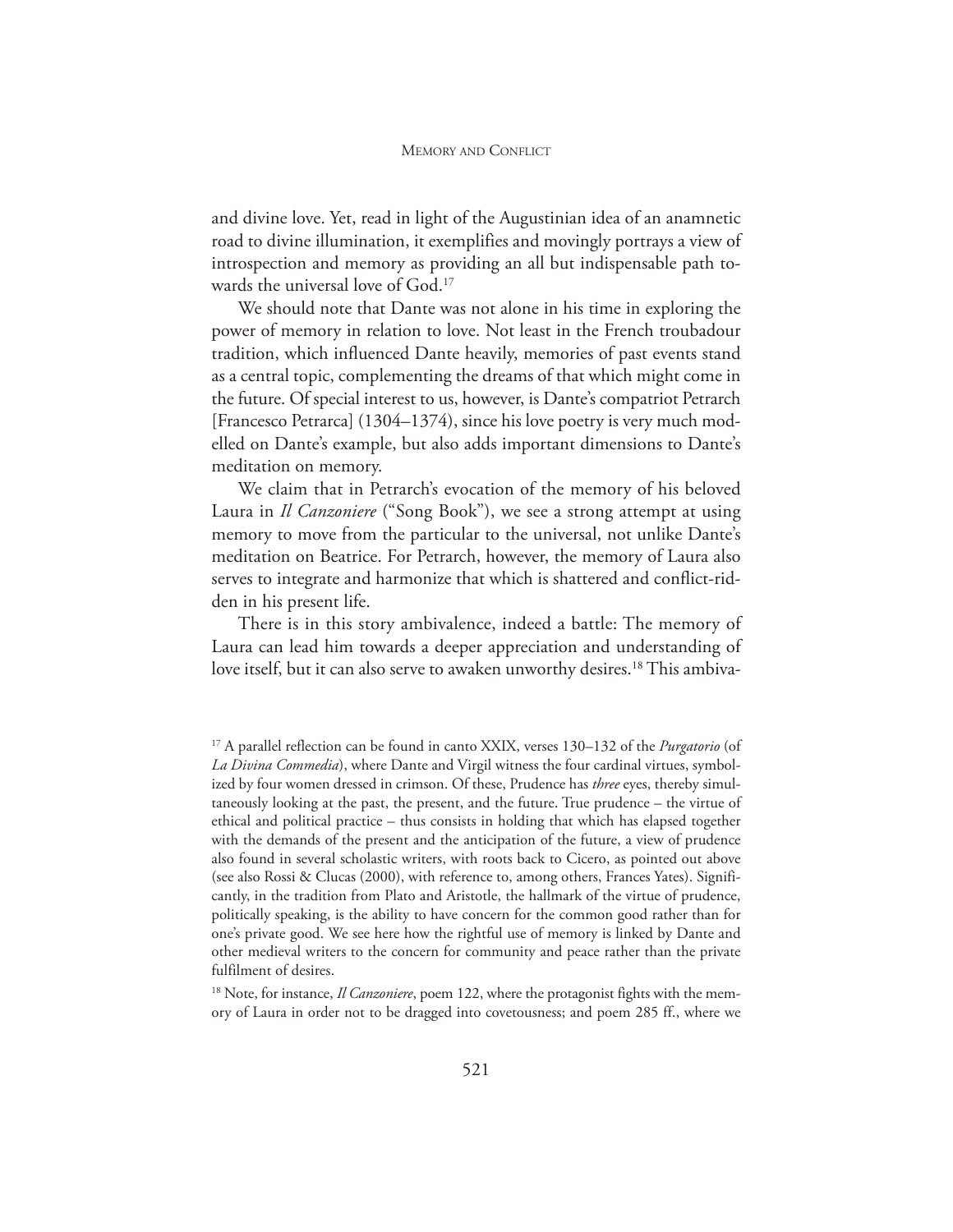lence arguably betrays the influence of Augustine: We should be aware of the dangers of memories that serve to fuel desire and lust rather than true love of one's fellow human being(s), which is a reflection of the true love of God.

Petrarch's memory of Laura in *Il Canzoniere* thus represents a use of memory highly relevant to our topic: the attempt to use a strong, at times disturbing, memory to serve an integrating and harmonious purpose. This is done in two ways: The protagonist struggles to find for himself the true meaning of the memory of Laura, but he also shares it with the reader and thereby uses a private memory to illuminate a general topic – indeed, a topic of universal relevance, namely, love of a woman and love of God.

In short, Petrarch points to one of the real problems of memory: how images in memory can create lust and be destructive. He struggles to make the memory of Laura one that ennobles rather than destroys him. Petrarch's struggle with memory thus serves to complement Dante's powerful meditation on memory in the *Vita Nuova*, but ends up emphasizing the same point: that memory constitutes a power in our mind to harmonize, integrate, and ennoble our lives, and that particular memories can and should lead us to a deeper appreciation of universal love.<sup>19</sup>

see the memory of the beloved leading the protagonist towards God.

<sup>&</sup>lt;sup>19</sup> Note how the memory of Laura becomes one that is reflected in all of nature, and how the intense love of her serves to create a deeper understanding and appreciation not only of her, but also of nature, love, and even God. See especially poem 127, with its striking passages on how the protagonist's appreciation of nature changes because of the memory of her, and how this serves to heal and harmonize his life: "… I remember her humble bearing which then was flowering and then grew before her years, sole cause and healing of my woes. When sometimes I see from afar new snow on the hill struck by the sun, Love controls me as the sun does snow …" (*Il Canzoniere*, poem 127; Petrarch 1976, 250).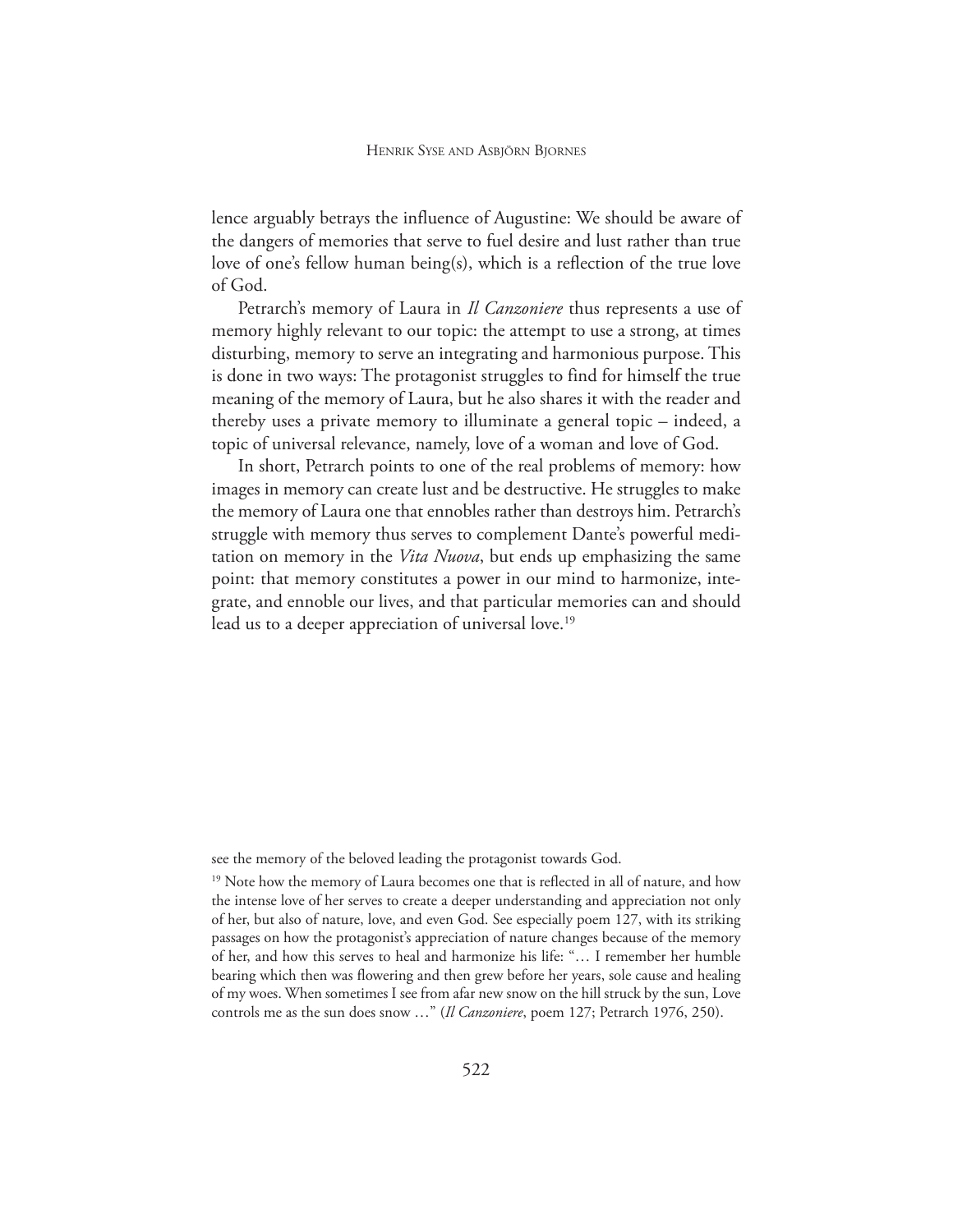#### Conclusion – and reflections on Eric Voegelin

The intention of our reflections above has been to show the unifying – as opposed to the divisive – potential of memory as portrayed in central passages by three Christian writers: Augustine, Dante, and Petrarch. If we had treated a larger part of their corpus, we could have added other angles and possibly more nuance to our argument. However, the works we have concentrated on are central to each author's project and do serve as fitting points of departure for a discussion about memory in the Christian Middle Ages.

The road may seem long from our initial discussion of Paul Ricoeur's critique of politically abused memory to our treatment of Augustine, Dante, and Petrarch and their view of memory as a path to the vision of the divine. However, there is an underlying common idea of great significance, namely, the idea of an obligation – whether ethical or political – to make "the work of memory", as Ricoeur (2004, 86) calls it, a quest that transcends particularity. The very real dangers of *particularity in cultivating memories* comprise both *untruth* and *conflict*. Through a failure to recognize in memory elements of what points us to what is *commonly* human, individuals or groups stand in danger of absolutizing and even universalizing their own private experiences, holding them to be unique yet all-encompassing representations of the truth. As a result, they stand in danger of using memories to underline and possibly magnify difference and thereby provoke conflict. The alternative view looks at memory instead as a means to dialogue, reconciliation, and peace. According to this view, memories are examples of common patterns of human existence, even when they are concretely speaking particular and distinct from the memories of others. However, the unifying potential of memory has to be consciously actualized – it does not manifest itself as a matter of course. The medieval works we have highlighted very much portray this struggle. And Paul Ricoeur stands in this same tradition of viewing the practical use of memory as an ethical challenge, not as a mere reproductive task.

Interestingly, we also notice here a marked contrast between a Christian approach to memory on the one hand and Marxist or other progressivist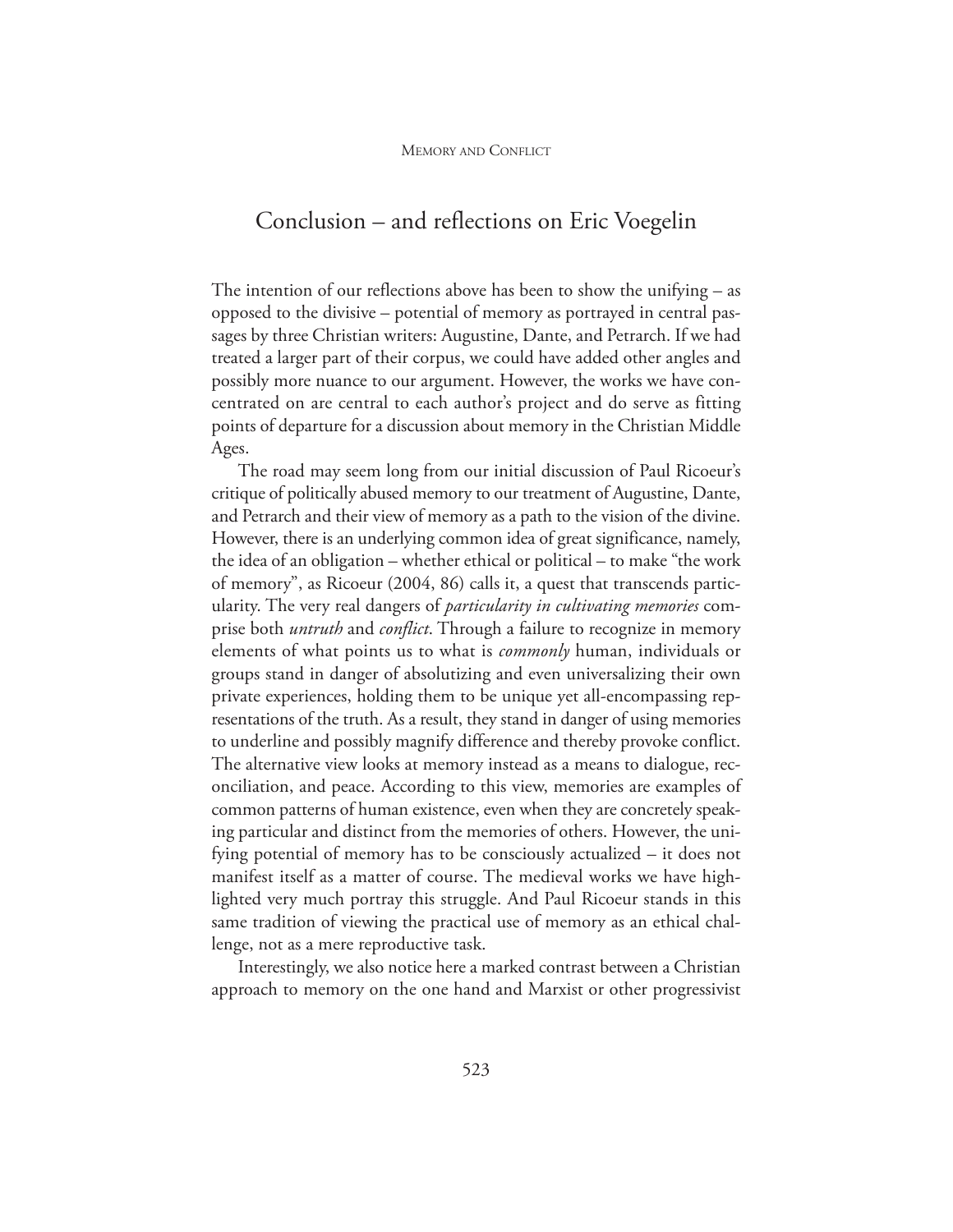approaches to the same faculty on the other. In the latter's portrayal of mankind's inevitable historical march towards universal secular reconciliation, we are essentially told to look exclusively forwards and not backwards to find our sought-for ideals of peace and community. John Torpey (2006, 10f.) formulates this point well:<sup>20</sup>

For the revolutionaries of 1789, as later for Karl Marx, the past – replete with injustices as it was – had grown burdensome, a brake on progress that needed to be sloughed off on the road to the promised future. In his reflections on the Louis Napoleon's *coup d'état*, Marx famously observed that the past "weighs like a nightmare on the brain of the living" […] History was understood as a succession of injustices, but these injustices were hardly to be dwelt upon or "repaired". Rather they were to be recognized, overcome, and left behind (or at least *aufgehoben*, that is subsumed in the structure of a more advanced epoch).

The Christian approach sketched in this article sees memory as an indispensable faculty in the quest to learn about humanity, understand oneself, and overcome injustice. But that does not happen through an intense and stubborn dwelling on memories as insurmountable obstacles to the future or as identity markers that sets one apart from everyone else, but rather through a willingness and openness to seeing in memories a deeper and more unifying view of oneself and one's fellow human beings. Hence, the road to peaceful community goes both backwards and forwards.

We believe that the same sort of impetus towards a less particularized and conflictual use of memory can be found in the political philosophy of Eric Voegelin. Voegelin, like Ricoeur, is an original twentieth-century thinker whose thought is deeply influenced by both Christian tradition and the encounter with modern, secular ideologies. In his powerful (and largely autobiographical) essay "Remembrance of Things Past" (Voegelin 1978,  $3\text{ff}$ .),<sup>21</sup> Voegelin calls for an opening of the field of questioning, so that the analyst of reality can refer to the concrete consciousness of himself and, by

<sup>&</sup>lt;sup>20</sup> We are most grateful to Nadim Khoury for highlighting this point for us (and also for suggesting how to formulate it), and for making us aware of this passage from Torpey.

<sup>21</sup> This essay is also available in the *Collected Works of Eric Voegelin*, volume 12: *Published Essays 1966 – 1985* (Voegelin 1990).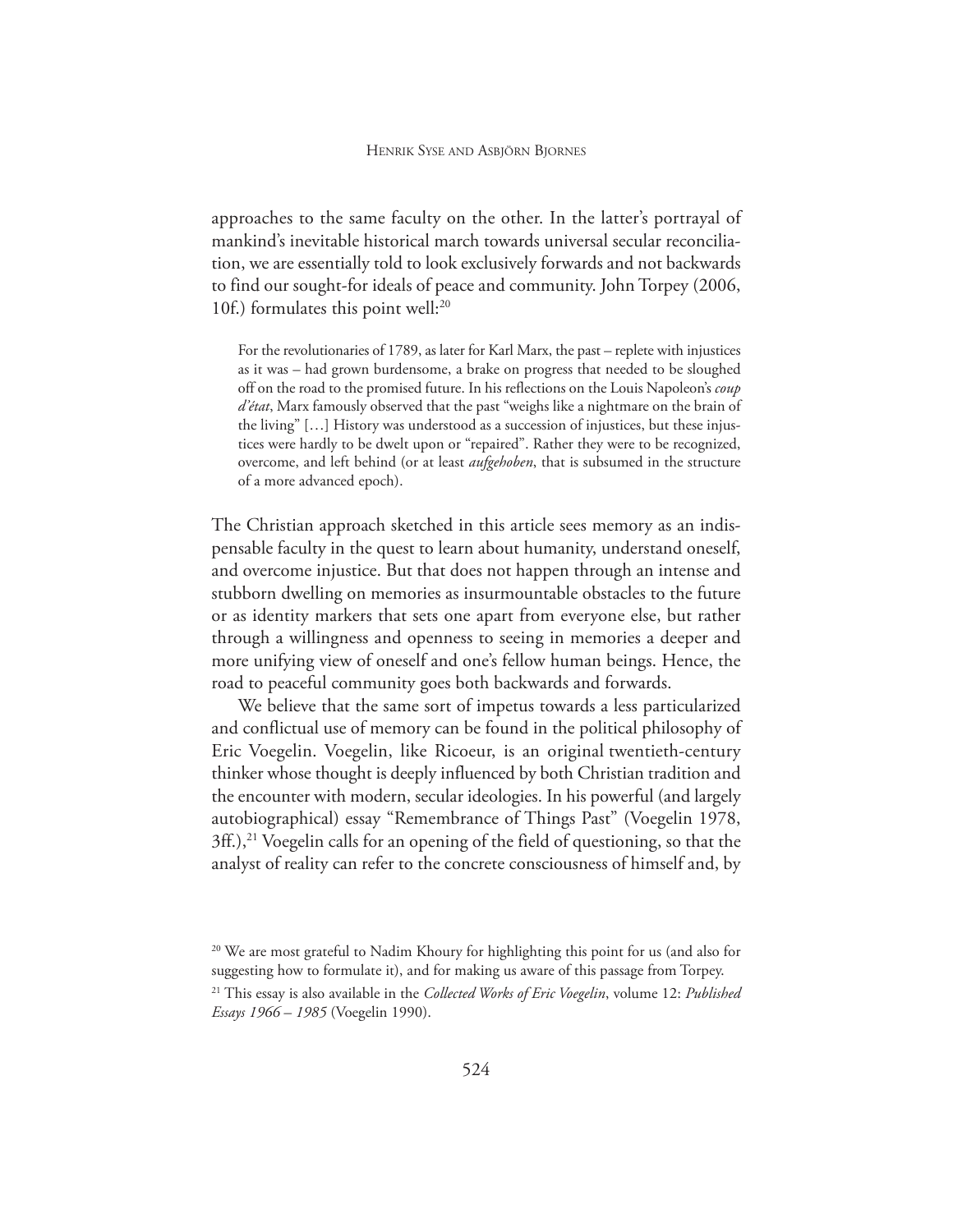extension, the consciousness of human beings in search of truth, without ideological deformations that distort "historical restoration and original perception" (ibid., 5).

In this we find a plea for historical studies to become oriented towards a respectful rendering of man's search for meaning and truth throughout history as a participant in reality – in a "cosmic whole" (ibid., 11) – rather than for such studies to become tools for conflict-prone agendas of nationalist, racist, or other ideological movements. And that call is deepened and intensified – in a way interestingly parallel to what we have found in Augustine and Dante – in Voegelin's essay "Anamnetic Experiences" (ibid., 36ff.),<sup>22</sup> which, movingly and introspectively, illustrates the connection between personal memory (even childhood memory) and experiences of transcendence. As Voegelin there sums it up, consciousness, in finite experience, *transcends into the world*, into the community, history, and the ground of being. Thus, the "biography of consciousness" (i.e., the I understanding itself through memory) ideally leads a human being to a deeper understanding of existence itself, not only individually, but on a more generally human level, since one thereby comes to reflect *on reflection itself*. Indeed, this is for Voegelin one of the origins of philosophizing.

For Voegelin, this cannot be understood apart from the intentionality of consciousness, to use a Husserlian phrase. But this intentionality is born and plays out within a reality of which man is only a part. And in responding to this reality

… there occur the processes of wondering, questing, and seeking, of being moved and drawn into the search by a consciousness of ignorance, which, in order to be sensed as ignorance, requires an apprehension of something worth to be known … (ibid., 11)

Hence, man in reflecting on his own consciousness can admittedly be drawn towards himself, his own ideas, constructs, and ego, or that of his own in-group; but he can also experience the presence of the divine reality

<sup>22</sup> This essay is also available under the title of "Anamnesis" in the *Collected Works of Eric Voegelin*, volume 6: *Anamnesis: On the Theory of History and Politics* (Voegelin 2002).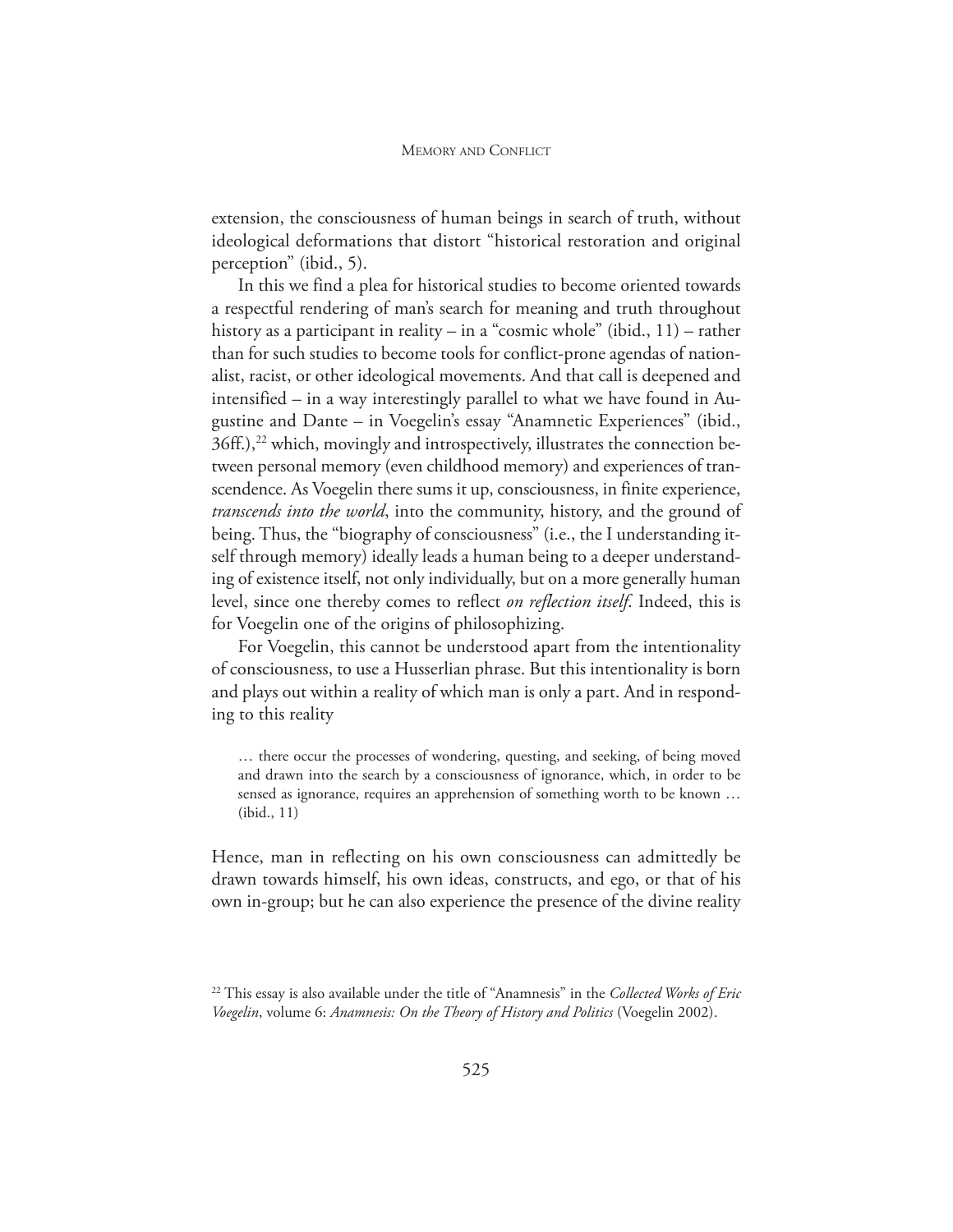in the cosmos, through wondering, questing, and seeking. The great underlying question is how we employ *anamnesis*, the process of memory. Do we let it draw us away from the ground of being and towards an image of ourselves as different from and in perpetual conflict with others (a view both fuelling and sanctioned by ideological constructs)? Or do we let memory be a part of the quest and search for a ground of being beyond pure individuality and difference?

This underlying call for a less conflictual use of memory may seem like a simple plea. But history and present experience show us all too clearly that it is often overshadowed by partisan uses of historical memories, or what Paul Ricoeur has called abuses of memory. An awakening of the positive potential of memory in the Christian tradition should surely be as welcome as it is necessary. We believe especially that there is much Christian theologians and ministers throughout Christendom, and arguably clerics from other faith traditions, can do to remind the faithful of this potential, and they could do worse than turn to Augustine or Dante – or the other writers referred to above – as companions and pathfinders in this important task.

For the sake of focus and space, we have chosen not to discuss explicitly the closely related concepts of forgiveness and reconciliation in this article. However, their centrality to Christian ethics and the intimate relationship between them and the employment of memory would make them a natural object of study for those wishing to explore further the role of memory in conflict. We should especially note the way in which Desmond Tutu's explicit drawing on Christian theological categories in the South African Truth and Reconciliation Commission stands as a powerful example of using initially deeply divisive memories to play a conciliatory role. People on both sides of the apartheid divide came to see the way in which they could use painful memories, when faced honestly and with patience, to create understanding rather than deeper animosity.<sup>23</sup>

<sup>&</sup>lt;sup>23</sup> As Alan J. Torrance has put it: "In sum, the Truth and Reconciliation Commission witnessed to the redemptive, creative, and transformative effect of forgiveness. This is a forgiveness that heals while simultaneously honouring past victims precisely by bringing their history into a redemptive and creative movement towards what the Christian faith calls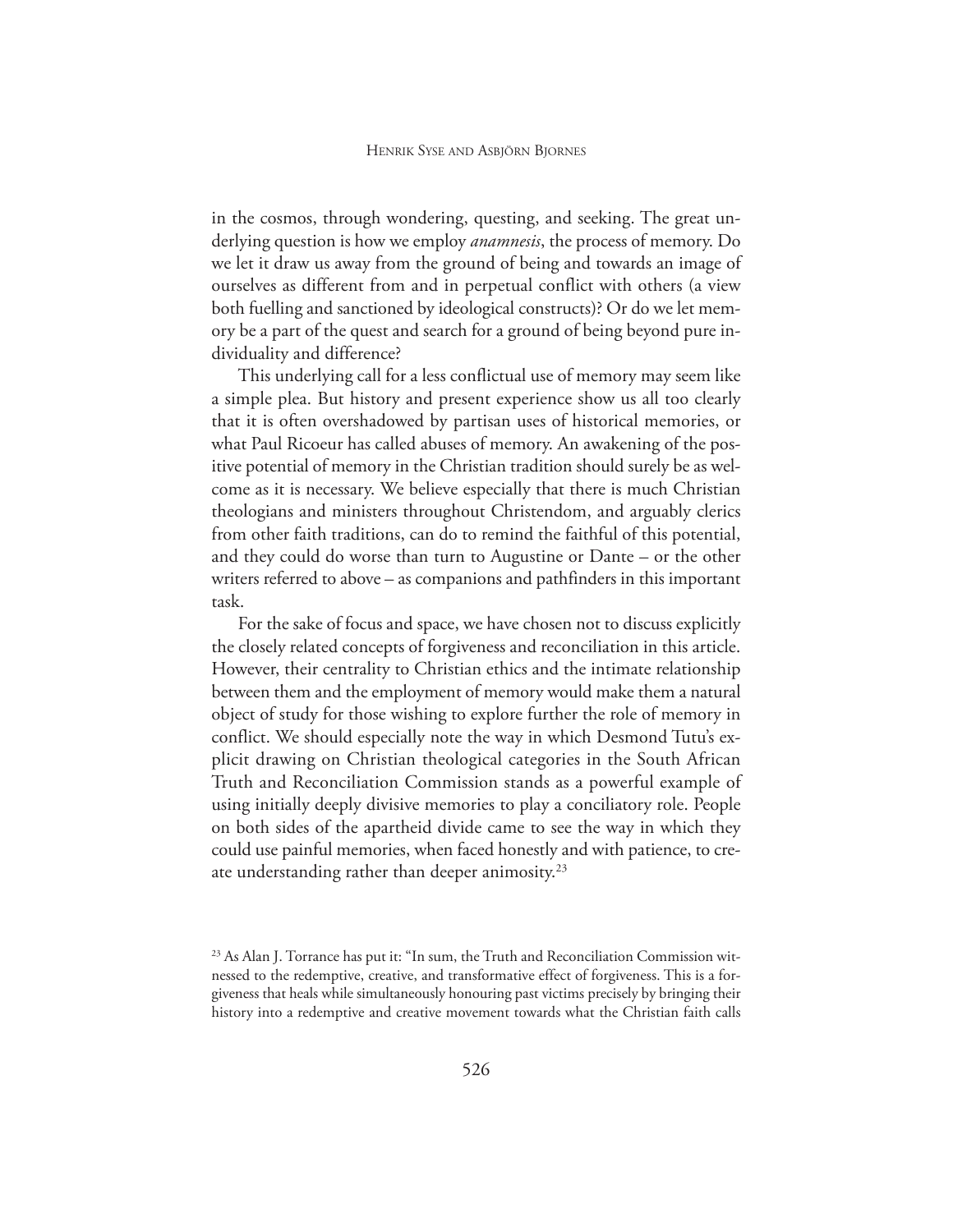A final question must, however, be asked: In a secular and pluralistic age, what value can a religiously grounded meditation on memory have? If our aim is to understand memory as a resource for unification rather than divisive conflict, do we not only contribute to that divisiveness by referring to particular thinkers from a particular tradition? The objection is important, but we believe it can be answered meaningfully in two ways:

Firstly, we may hold that we are speaking primarily to those who define themselves as belonging broadly within a Christian culture or a Christian faith-community. As participants in conflicts, these very people need to be aware of this critique of memory and the ideal of unification that come from their own tradition, and that ought to be inherent in Christian discourses about memory and recollection. In other words, while not a universal message in political practice, it remains deeply important for those touched by it. The South African example, played out in a country where Christian faith and tradition were important to both sides of the political conflict, is a case in point.

But secondly, we believe that the experiences recounted in all authors referred to here are not experiences incomprehensible outside of the specifically Christian context. They point from each individual human being to a common "ground of being", i.e., a grounding of existence that is situated outside of the particularity of each individual. This ideal of finding the ultimately human and the ground of human existence through the enormous variety of memories is not restricted to the Christian life, probably not even to the religious life.

Paul Ricoeur's adding of a *normative* element must, however, be constantly borne in mind: The unifying potential of memory is not the result of an automatic, mental occurrence taking place in the mind of human beings. Quite conversely, it is a "work", an "effort", that must be guided by the "duty of justice". This, and nothing less, is the task that faces us, not least as we confront the use of memories to fuel brutal wars. The wars in the Balkans constitute but one example of armed conflicts that draw on di-

*koinonia* – a communion that transcends the categories of 'justice' by elevating a righteousness that the conceptions of neither *lex* nor contract (*foedus*) could generate or anticipate" (Torrance 2006, 79).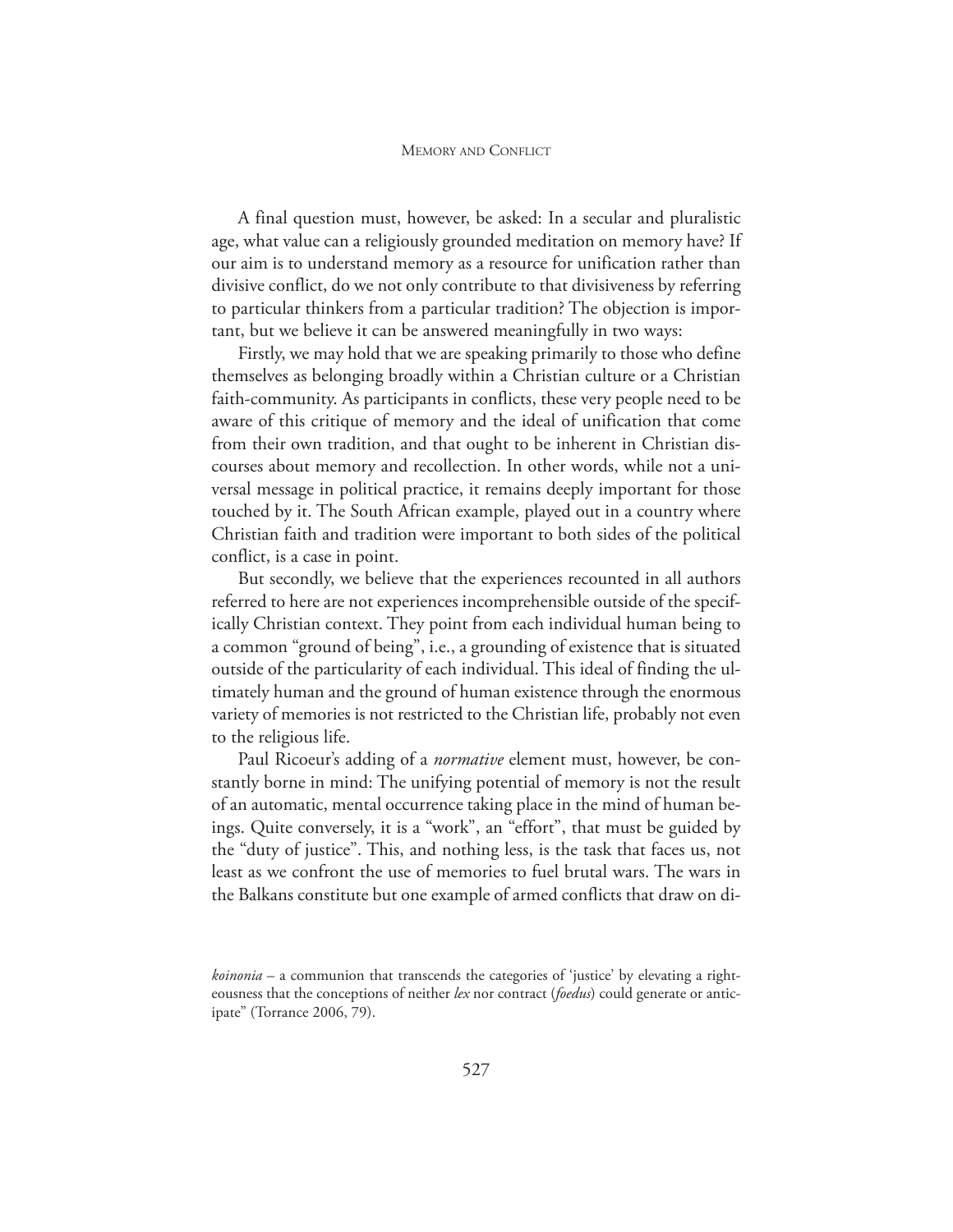visive understandings of history and deeply contested and conflict-ridden memories. Only by sharing, respecting, discussing, and comparing memories in a spirit of community, with the aim of learning about our common humanity through those memories, can we create a world where memories are honoured not by the shedding of even more blood but by real, reciprocal respect.

#### References

- Augustine [1887]. 2008. *On the Trinity*, trans. Arthur West Haddan, from *Nicene and Post-Nicene Fathers, First Series*, vol. 3, ed. Philip Schaff. Buffalo, NY: Christian Literature Publishing Co. 1887. Translation revised and edited for New Advent by Kevin Knight. Accessed from http://www.newadvent.org/fathers/1301.htm.
- Augustine. 1961. *Confessions*, trans. R. S. Pine-Coffin. London: Penguin.
- Bjornes, Asbjørn. 2007. Å skrive seg mot Gud. Språk, omvendelse og vitnesbyrd i Augustins *Bekjennelser* [To Write Oneself towards God. Language, Conversion, and Witnessing in Augustine's *Confessions*].In *Budskap 2007: Årsskrift for Fjellhaug Misjonshøgskole* [*Message 2007: Annual Review of Fjellhaug Mission College*], eds. Aage Myksvoll & Erling Lundeby, 25–35, Oslo: FMH-forlaget.
- Blustein, Jeffrey. 2008. *The Moral Demands of Memory*. New York: Cambridge University Press.
- Cairns, Ed & Micheál D. Roe, eds. 2003. *The Role of Memory in Ethnic Conflict*. New York: Palgrave Macmillan.
- Carruthers, Mary & Jan M. Ziolkowski, eds. 2002. *The Medieval Craft of Memory*. Philadelphia: University of Pennsylvania Press.
- Cavanaugh, William. 2004. Discerning: Politics and Reconciliation. In *The Cambridge Companion to Christian Ethics*, eds. Stanley Hauerwas & Stanley Wells, 211–23. Oxford: Blackwell.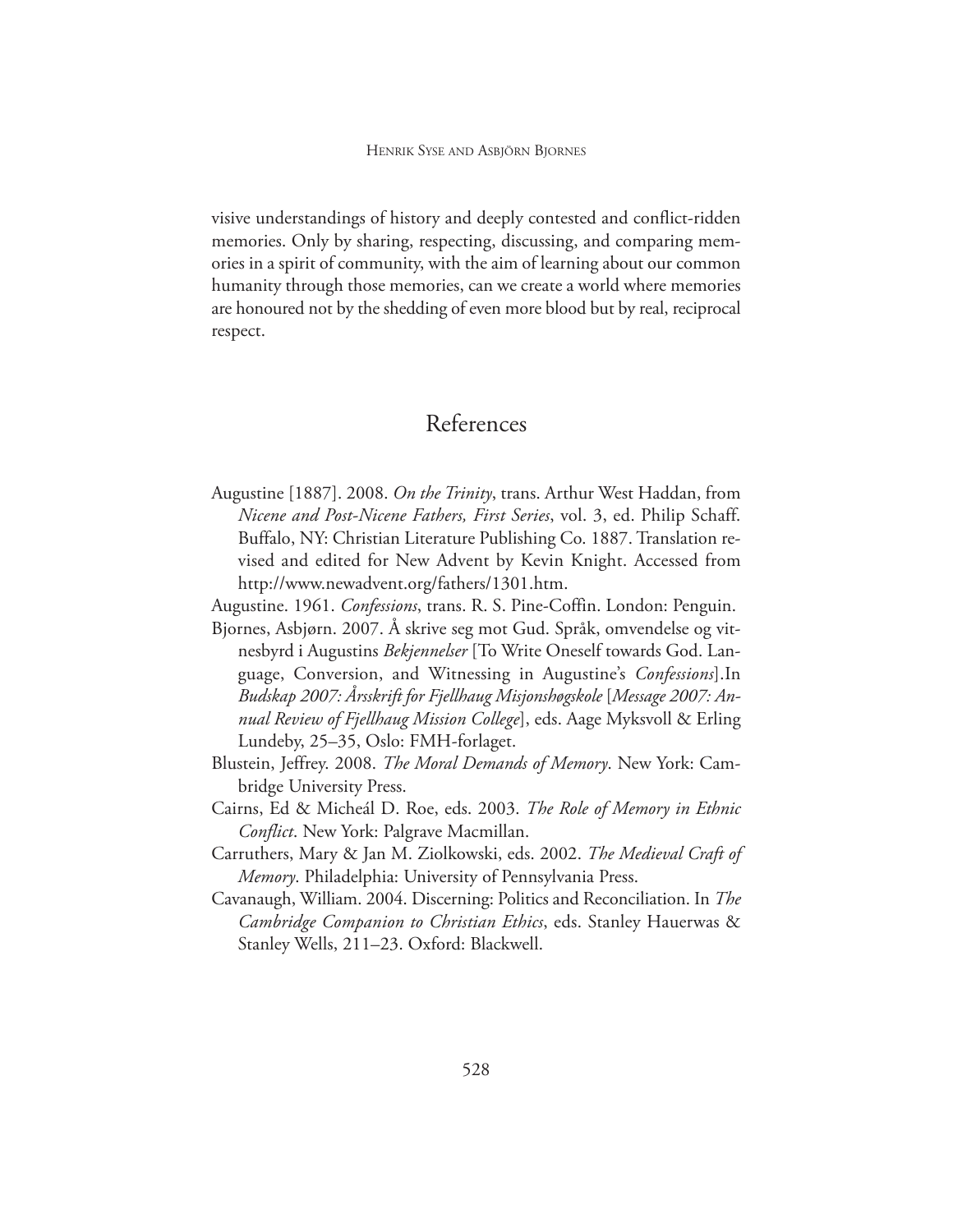- Dante. 1995. *Vita Nuova*. Italian text with facing English translation by Dino S. Cervigni & Edward Vasta. Notre Dame and London: University of Notre Dame Press.
- Feldman, Shoshana & Dori Laub. 1992. *Testimony: Crises of Witnessing in Literature, Psychoanalysis, and History*. New York: Routledge.
- Ginsberg, Warren. 1999. *Dante's Aesthetics of Being*. Ann Arbor: University of Michigan Press.
- Glenny, Misha. 2012. *The Balkans: Nationalism, War, and the Great Powers, 1814 – 2011.* New York: Penguin.
- Kristo, J.G. 1991. *Looking for God in Time and Memory*. Lanham: University Press of America.
- Mikula, Maja. 2002. Nationalism and the Rhetoric of Exclusion. *Southeast European Politics*, 3 (1): 62–70.
- Musa, Mark. 1973. *Dante's Vita Nuova: A Translation and an Essay.* Bloomington: Indiana University Press.
- Musa, Mark. 1992. Introduction. In *Dante Alighieri. Vita Nuova,* trans. Mark Musa, vii–xxi. Oxford: Oxford University Press.
- Petrarch. 1976. *Petrarch's Lyric Poems*, trans. and ed. Robert M. Durling. Cambridge, MA: Harvard University Press.
- Petrakis, Peter. 2009. Eric Voegelin and Paul Ricoeur on Memory and History. Paper presented at the American Political Science Association Annual Meeting in 2009, available at http://www.lsu.edu/artsci/groups/ voegelin/society/2006%20Papers/Peter%20Petrakis.shtml.
- Reagan, Charles. 2005. Reflections on Paul Ricoeur's *Memory, History, Forgetting*. *Philosophy Today*, 49 (3): 309–16.
- Reynolds, Barbara. 1969. Introduction. In *Dante, La Vita Nuova (Poems of Youth)*, trans. Barbara Reynolds, xiii–xxix. London: Penguin.
- Ricoeur, Paul. 2004. *Memory, History, Forgetting*, trans. Kathleen Blamey & David Pellauer. Chicago: University of Chicago Press.
- Rossi, Paolo & Stephen Clucas. 2000. Appendix VI: Petrarch as Teacher of the Art of Memory. In *Logic and the Art of Memory*, eds. Rossi & Clucas, 227. London: Continuum.
- Teske, Roland. 2001. Augustine's Philosophy of Memory. In *The Cambridge Companion to Augustine*, eds. Eleonore Stump & Norman Kretzmann. Cambridge: Cambridge University Press.